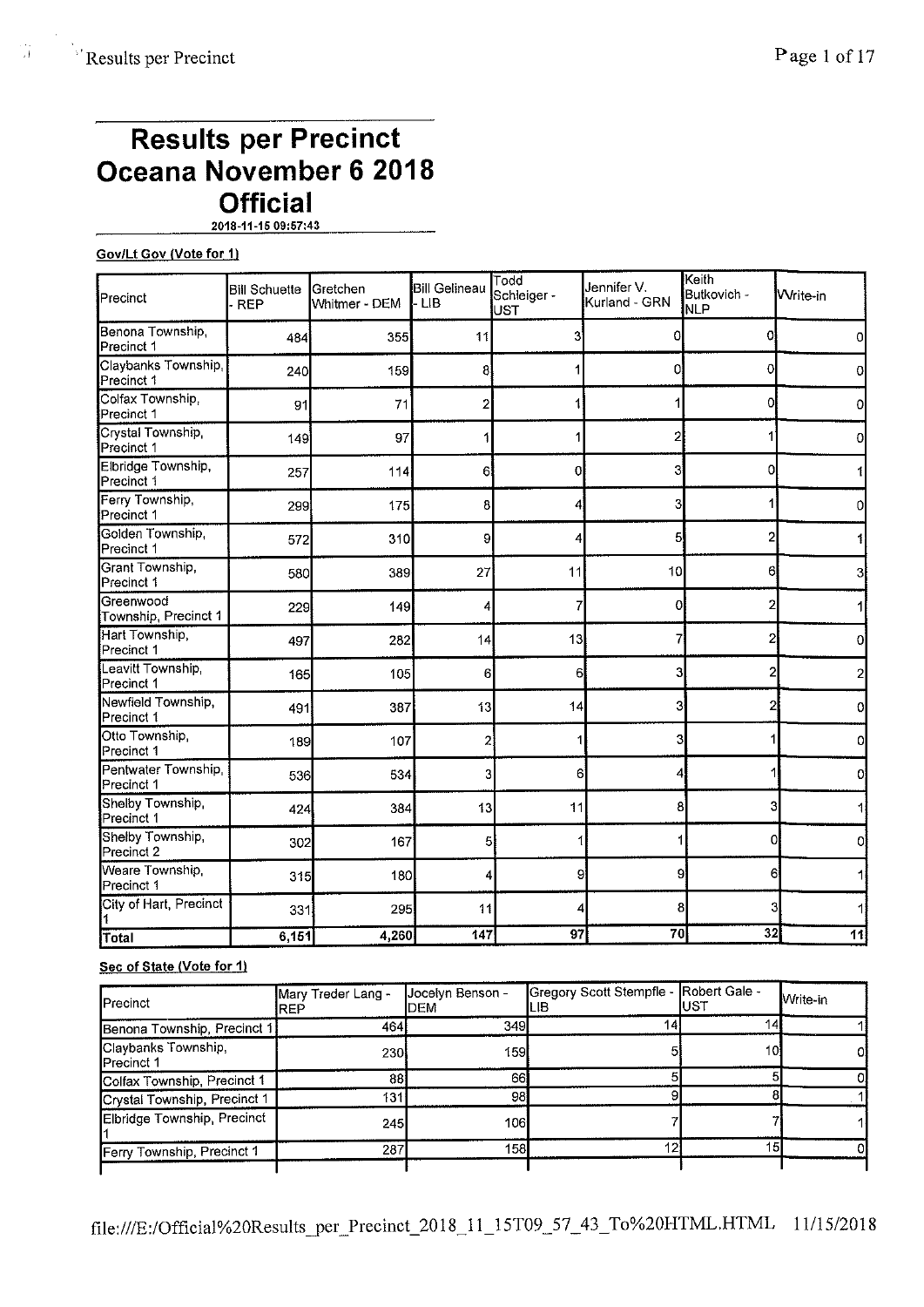$\bar{\alpha}$ 

| <b>Total</b>                      | 5,988 | 4,095 | 219 | 289 | 15 |
|-----------------------------------|-------|-------|-----|-----|----|
| City of Hart, Precinct 1          | 326   | 280   | 16  | 19  |    |
| Weare Township, Precinct 1        | 300   | 186   | 13  | 231 |    |
| Shelby Township, Precinct 2       | 2981  | 155   |     |     |    |
| Shelby Township, Precinct 1       | 412   | 367   | 20  | 27  |    |
| Pentwater Township,<br>Precinct 1 | 554   | 504   |     |     |    |
| Otto Township, Precinct 1         | 183   | 104   |     |     |    |
| Newfield Township, Precinct       | 464   | 381   |     | 31  |    |
| Leavitt Township, Precinct 1      | 150.  | 101   |     | 22  |    |
| Hart Township, Precinct 1         | 502   | 268   | 18  | 18  |    |
| Greenwood Township<br>Precinct 1  | 214   | 142   | 10. | 16  |    |
| Grant Township, Precinct 1        | 581   | 372   | 38  | 30  |    |
| Golden Township, Precinct 1       | 559   | 299   | 16  | 20  |    |

#### **Atty Gen (Vote for 1)**

| Precinct                                  | Tom Leonard -<br><b>REP</b> | Dana Nessel -<br><b>DEM</b> | Lisa Lane Gioia Gerald T. Van<br>- LIB | Sickle - UST | Chris Graveline -<br><b>NPA</b> | Write-in     |
|-------------------------------------------|-----------------------------|-----------------------------|----------------------------------------|--------------|---------------------------------|--------------|
| Benona Township,<br>Precinct 1            | 495                         | 293                         | 10                                     | 17           | 4                               |              |
| Claybanks Township,<br>Precinct 1         | 249                         | 131                         | 9                                      | 10           |                                 |              |
| Colfax Township, Precinct                 | 94                          | 56                          |                                        |              | 3                               | Ol           |
| Crystal Township,<br>Precinct 1           | 144                         | 82                          | 3                                      | 13           | 4                               | 0            |
| Elbridge Township<br>Precinct 1           | 230                         | 95                          | 9                                      | 17           | 4                               |              |
| Ferry Township, Precinct                  | 292                         | 132                         | 10                                     | 22           | 12                              | Οl           |
| Golden Township,<br>Precinct 1            | 594                         | 260                         | 9                                      | 19           | 10 <sup>1</sup>                 | $\mathbf{2}$ |
| Grant Township, Precinct                  | 589                         | 329                         | 31                                     | 39           | 16                              | 51           |
| Greenwood Township,<br>Precinct 1         | 214                         | 131                         | 10                                     | 20           | 6                               |              |
| Hart Township, Precinct 1                 | 506                         | 230                         | 15                                     | 39           | 9                               |              |
| Leavitt Township<br>Precinct 1            | 158                         | 91                          | 11                                     | 17           |                                 |              |
| Newfield Township,<br><b>I</b> Precinct 1 | 486                         | 326                         | 15                                     | 31           | 21                              | O            |
| Otto Township, Precinct 1                 | 193                         | 87                          | 5                                      | 6            | $\overline{2}$                  | Ol           |
| Pentwater Township,<br>Precinct 1         | 577                         | 465                         | 6                                      | 13           | 13                              | 0            |
| Shelby Township,<br>Precinct 1            | 436                         | 321                         | 15                                     | 34           | 13                              |              |
| Shelby Township,<br>Precinct 2            | 309                         | 146                         | 5                                      | 6            |                                 |              |
| Weare Township,<br>Precinct 1             | 320                         | 155                         | 9                                      | 24           | 9                               | 0            |
| City of Hart, Precinct 1                  | 337                         | 251                         | 14                                     | 25           | 9                               |              |
| Total                                     | 6,223                       | 3,581                       | 190                                    | 357          | 154                             | 18           |

# **US Sen (Vote for 1)**

| <b>Precinct</b>                        | IREP       | - DEM | John James - Debbie Stabenow George E. Huffman Marcia Squier John Howard<br>III - UST | . GRN | <b>IWilhelm - NLP</b> | <b>I</b> Write-in |
|----------------------------------------|------------|-------|---------------------------------------------------------------------------------------|-------|-----------------------|-------------------|
| Benona Township,<br><b>IPrecinct 1</b> | 486I       | 345   |                                                                                       |       |                       |                   |
|                                        | <b>240</b> | 161l  |                                                                                       |       |                       | 01                |

file:///E:/Official%20Results \_per\_Precinct\_2018\_11\_15T09 \_57 \_ 43 \_To%20HTML.HTML 11/15/2018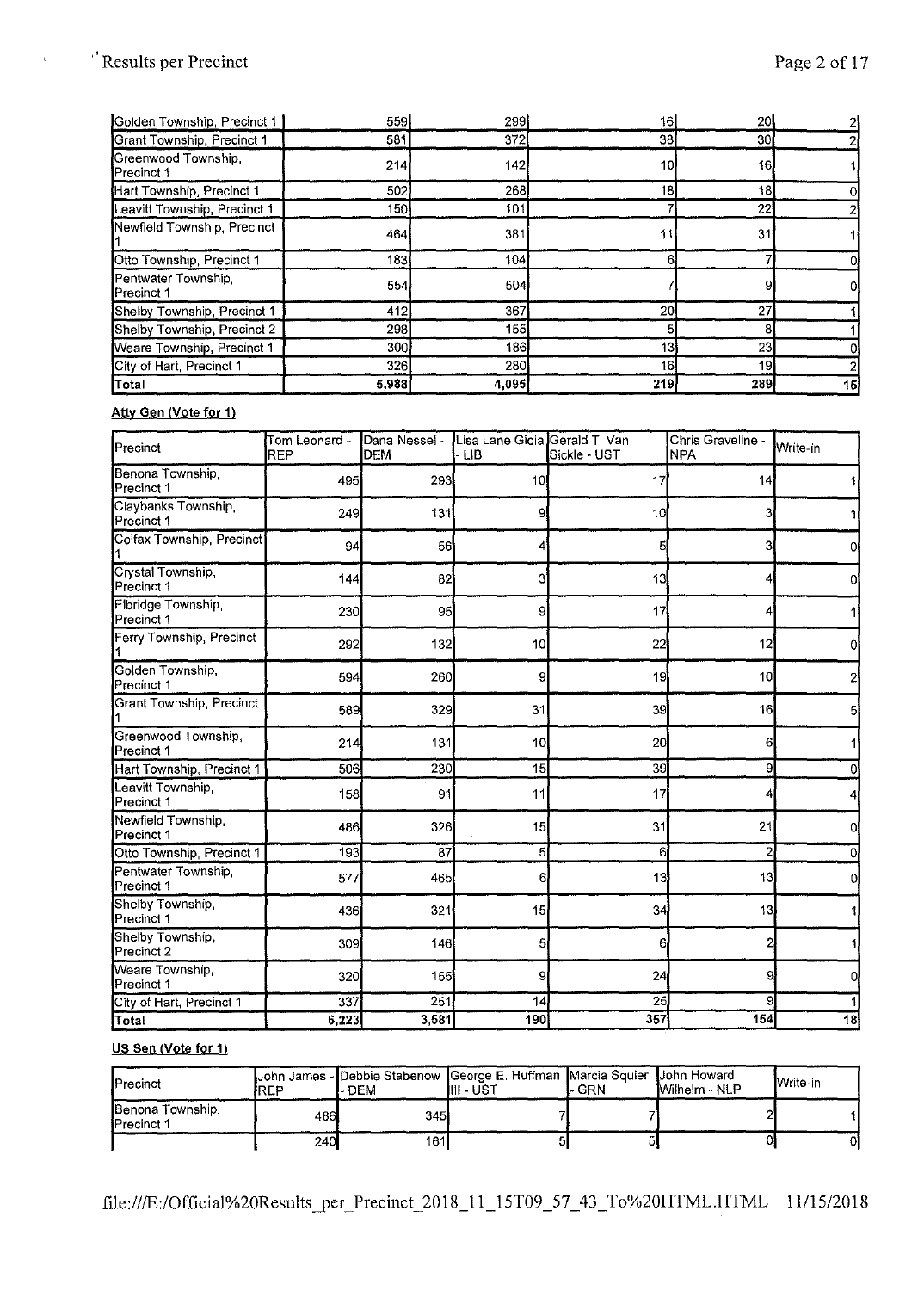$\epsilon$  i

| Claybanks Township,<br>Precinct 1 |       |       |     |     |    |    |
|-----------------------------------|-------|-------|-----|-----|----|----|
| Colfax Township,<br>Precinct 1    | 94    | 69    |     |     | 2  | 0l |
| Crystal Township,<br>Precinct 1   | 144   | 104   |     | 3.  |    | Οl |
| Elbridge Township,<br>Precinct 1  | 235   | 138   | 5   |     |    | Oi |
| Ferry Township,<br>Precinct 1     | 303   | 156   | 13  | 5   | 61 | O. |
| Golden Township,<br>Precinct 1    | 570   | 317   | 3   | 5   | 6. |    |
| Grant Township,<br>Precinct 1     | 609   | 373   | 17  | 19  | 81 | 5  |
| Greenwood Township,<br>Precinct 1 | 225   | 149   |     | 5   | 3  |    |
| Hart Township, Precinct           | 501   | 292   | 9   | 5   |    | Ol |
| Leavitt Township,<br>Precinct 1   | 181   | 95    | 4   | 6   | 3  |    |
| Newfield Township.<br>Precinct 1  | 502   | 375   | 10  | 8   | 81 |    |
| Otto Township, Precinct           | 203   | 94    | 2   | 2   | 31 | o  |
| Pentwater Township,<br>Precinct 1 | 563   | 514   |     | 4   |    | Οl |
| Shelby Township,<br>Precinct 1    | 440   | 382   | 9   | 9   | 5  |    |
| Shelby Township,<br>Precinct 2    | 304   | 166   | 2   | 2   | Ol | 0  |
| Weare Township,<br>Precinct 1     | 328   | 176   | 9   | 5   | 81 | Ωl |
| City of Hart, Precinct 1          | 335   | 307   | 8   | 5   | 3  |    |
| Total                             | 6,263 | 4,213 | 117 | 100 | 64 | 4  |

# **Rep in Cong 2nd Dist (Vote for 1)**

| <b>Precinct</b>                |       |       | Bill Huizenga - REP Rob Davidson - DEM Ronald E. Graeser - UST Write-in |    |
|--------------------------------|-------|-------|-------------------------------------------------------------------------|----|
| Benona Township, Precinct 1    | 4891  | 344   | 12                                                                      |    |
| Claybanks Township, Precinct 1 | 241   | 154   | 13                                                                      |    |
| Colfax Township, Precinct 1    | 97    | 63    |                                                                         |    |
| Crystal Township, Precinct 1   | 154   | 91    | 5                                                                       |    |
| Eibridge Township, Precinct 1  | 252   | 119   | 9                                                                       |    |
| Ferry Township, Precinct 1     | 288   | 165   | 20                                                                      |    |
| Golden Township, Precinct 1    | 578   | 308   | 12                                                                      |    |
| Grant Township, Precinct 1     | 609   | 371   | 32                                                                      |    |
| Greenwood Township, Precinct 1 | 228   | 151   | 10                                                                      |    |
| Hart Township, Precinct 1      | 508   | 282   | 16                                                                      |    |
| Leavitt Township, Precinct 1   | 160   | 118   |                                                                         |    |
| Newfield Township, Precinct 1  | 481   | 382   | 24                                                                      |    |
| Otto Township, Precinct 1      | 1961  | 99    | 4                                                                       |    |
| Pentwater Township, Precinct 1 | 534   | 538   |                                                                         |    |
| Shelby Township, Precinct 1    | 443   | 382   | 12                                                                      |    |
| Shelby Township, Precinct 2    | 306   | 157   | 11                                                                      |    |
| Weare Township, Precinct 1     | 315   | 190   | 17                                                                      |    |
| City of Hart, Precinct 1       | 339   | 291   | 15                                                                      |    |
| <b>Total</b>                   | 6,218 | 4,205 | 228                                                                     | 23 |

# **State Sen 34th Dist (Vote for 1)**

| <b>IPrecinct</b>            |      | Jon Bumstead - REP Poppy Sias-Hernandez - DEM Max Riekse - LIB Write-in |     |  |
|-----------------------------|------|-------------------------------------------------------------------------|-----|--|
| Benona Township, Precinct 1 | 504l | 324                                                                     | 16. |  |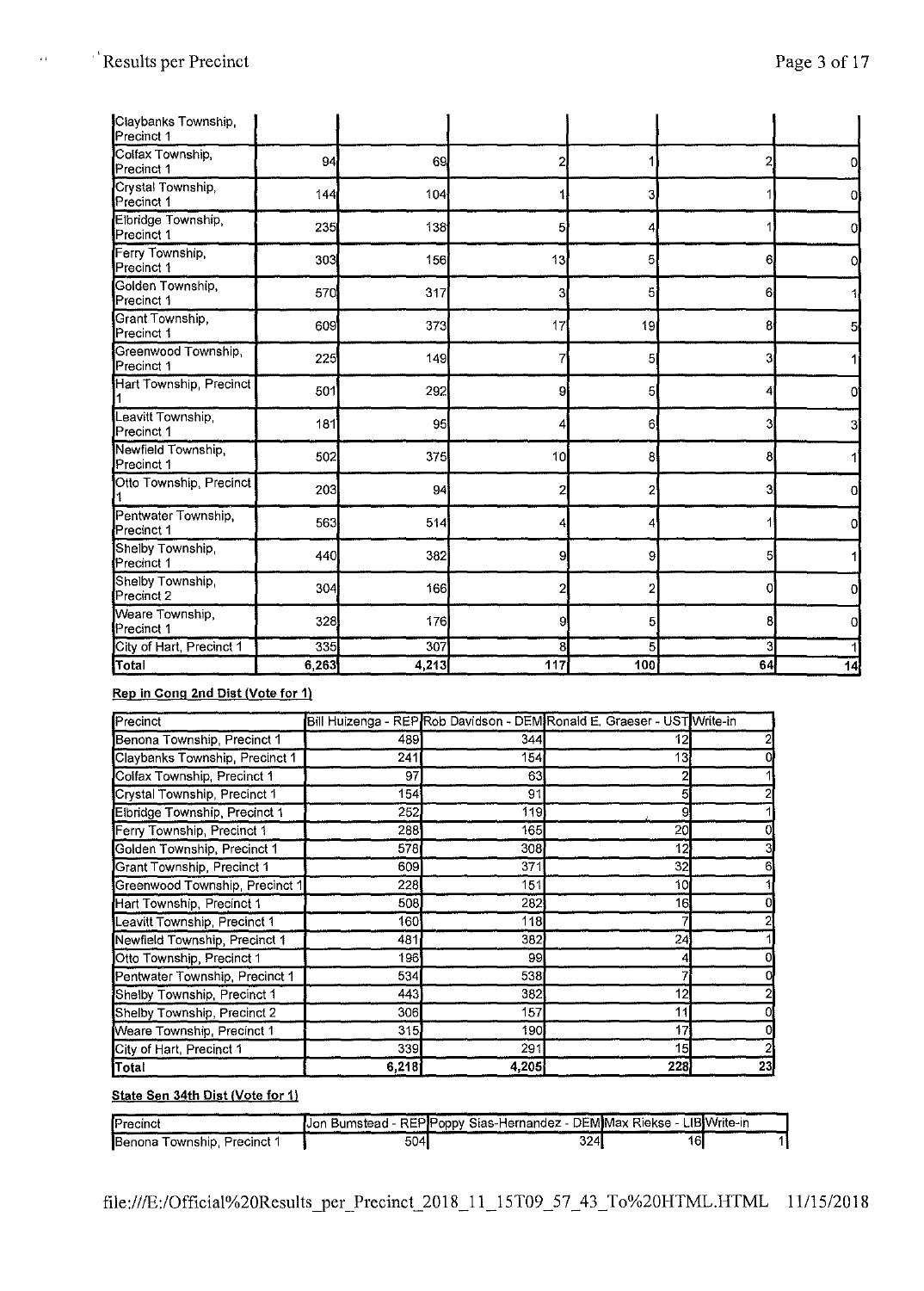$\bar{\nu}$  c

| Claybanks Township, Precinct 1 | 259I        | 133   | 12  |    |
|--------------------------------|-------------|-------|-----|----|
| Colfax Township, Precinct 1    | 98          | 63    | 31  |    |
| Crystal Township, Precinct 1   | 158         | 88    |     |    |
| Elbridge Township, Precinct 1  | 272         | 96    | 10  |    |
| Ferry Township, Precinct 1     | <b>315</b>  | 157   | 12  |    |
| Golden Township, Precinct 1    | 589         | 292   | 17  |    |
| Grant Township, Precinct 1     | 619         | 358   | 41  |    |
| Greenwood Township, Precinct 1 | 236         | 135   | 17  |    |
| Hart Township, Precinct 1      | 527         | 259   | 24  |    |
| Leavitt Township, Precinct 1   | 182         | 91    | 16  |    |
| Newfield Township, Precinct 1  | 513         | 355   | 28  |    |
| Otto Township, Precinct 1      | 204         | 93    |     |    |
| Pentwater Township, Precinct 1 | 576         | 496   | 13  |    |
| Shelby Township, Precinct 1    | 450         | 364   | 22  |    |
| Shelby Township, Precinct 2    | 316         | 139   | 11  |    |
| Weare Township, Precinct 1     | 325         | 168   | 25  |    |
| City of Hart, Precinct 1       | <b>3631</b> | 268   | 15  |    |
| Total                          | 6,506       | 3,879 | 293 | 19 |

**Rep in State Leg 100th Dist (Vote for 1)** 

| Precinct                       | Scott A. VanSingel - REP Sandy Clarke - DEM Write-in |       |    |
|--------------------------------|------------------------------------------------------|-------|----|
| Benona Township, Precinct 1    | 509                                                  | 314   |    |
| Claybanks Township, Precinct 1 | 247                                                  | 147   |    |
| Colfax Township, Precinct 1    | 94                                                   | 67    |    |
| Crystal Township, Precinct 1   | 148                                                  | 90    |    |
| Elbridge Township, Precinct 1  | 266                                                  | 105   |    |
| Ferry Township, Precinct 1     | 308l                                                 | 162   |    |
| Golden Township, Precinct 1    | 600                                                  | 280   |    |
| Grant Township, Precinct 1     | 624                                                  | 364   |    |
| Greenwood Township, Precinct 1 | 238                                                  | 137   |    |
| Hart Township, Precinct 1      | 536                                                  | 253   |    |
| Leavitt Township Precinct 1    | 180                                                  | 94    |    |
| Newfield Township, Precinct 1  | 513                                                  | 333   |    |
| Otto Township, Precinct 1      | 200                                                  | 94    |    |
| Pentwater Township, Precinct 1 | 578                                                  | 477   |    |
| Shelby Township, Precinct 1    | 473                                                  | 333   |    |
| Shelby Township, Precinct 2    | 316                                                  | 141   |    |
| Weare Township, Precinct 1     | 331                                                  | 175   |    |
| City of Hart, Precinct 1       | 365                                                  | 278   |    |
| Total                          | 6,526                                                | 3,844 | 42 |

# **State Bd of** Ed **(Vote for 2)**

| Precinct                            | Tami<br>Carlone<br><b>REP</b> | <b>Richard</b><br>Zeile -<br><b>I</b> REP | Judith P.<br>Pritchett -<br>DEM | Tiffany<br>Tilley -<br><b>I</b> DEM | Scotty<br><b>Boman</b><br>l-LIB. | John<br>Tatar<br><b>LIB</b> | Karen<br>Adams<br><b>UST</b> | Douglas<br>Levesque<br>UST | Sherry<br>И.<br>Wells -<br><b>IGRN</b> | Mary<br><b>Anne</b><br><b>Hering</b><br><b>WCP</b> | Logan<br>R.<br>Smith -<br>IWCP. | Write-in |
|-------------------------------------|-------------------------------|-------------------------------------------|---------------------------------|-------------------------------------|----------------------------------|-----------------------------|------------------------------|----------------------------|----------------------------------------|----------------------------------------------------|---------------------------------|----------|
| Benona<br>Township.<br>Precinct 1   | 400                           | 369                                       | 284                             | 290                                 | 23                               | 91                          | 9                            | $\overline{0}$             | 4                                      | 28                                                 | 26                              | 6        |
| Claybanks<br>Township<br>Precinct 1 | <b>205</b>                    | 188 <b>1</b>                              | 129                             | 117                                 | 13                               | -91                         |                              | οı                         | 61                                     | 10 <sub>1</sub>                                    | 10                              | 0l       |
| Colfax<br>Township<br>Precinct 1    | 78                            | 66                                        | 54                              | 44I                                 | 4.                               | 2                           | 61                           |                            |                                        | 8                                                  | 4                               |          |
| Crystal<br>Township.<br>Precinct 1  | 117                           | 94                                        | 78                              | 73                                  |                                  |                             | 81                           |                            | 41                                     | 11                                                 | 51                              | 21       |

file:///E:/Official%20Results \_per\_Precinct\_2018\_11\_15T09 \_57 \_ 43 \_ To%20HTML.HTML 11/15/2018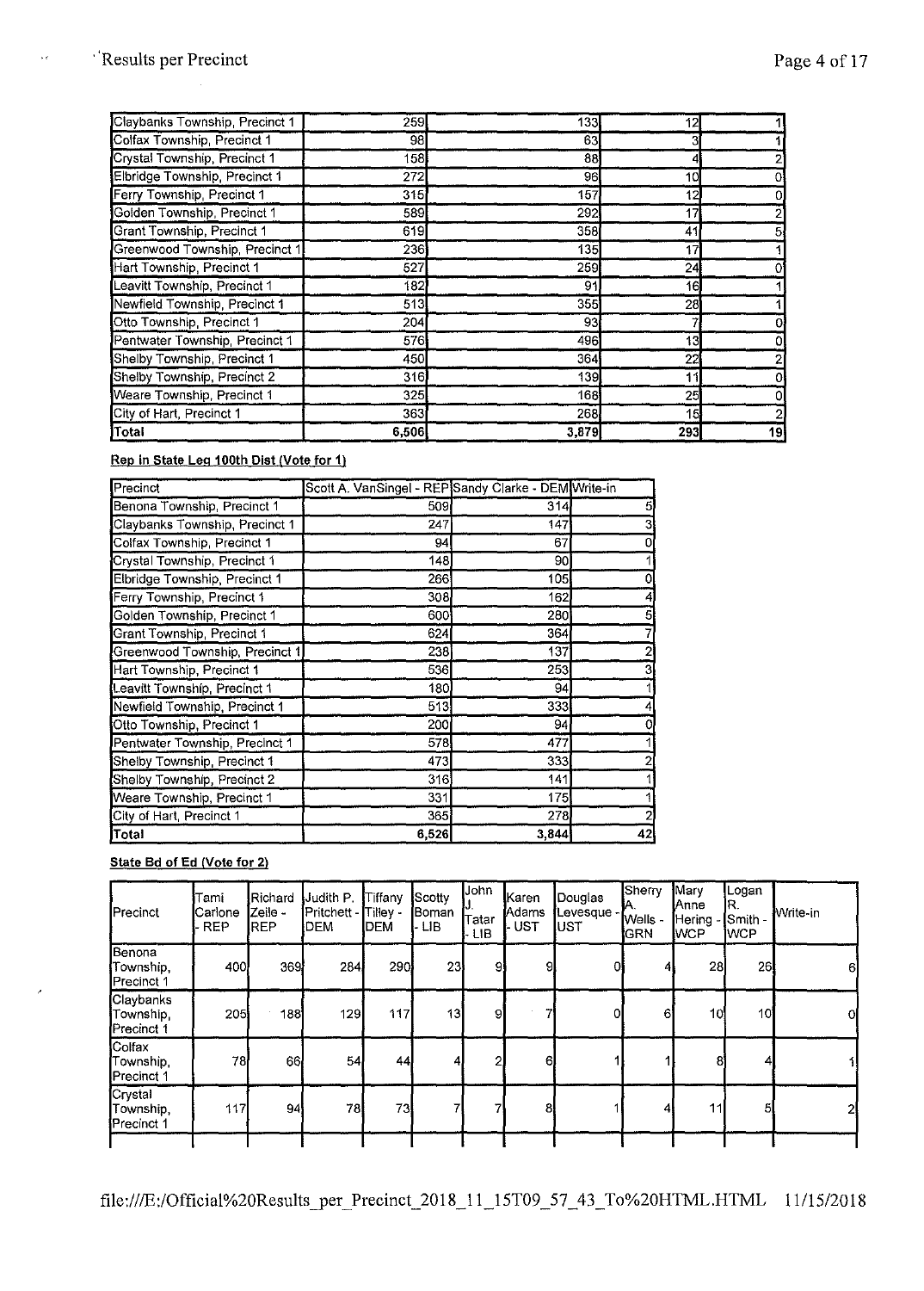$\bar{\mathcal{A}}$ 

| Elbridge<br>Township,<br>Precinct <sup>1</sup>      | 198   | 182   | 85    | 82    | 10              | 10 <sub>1</sub> | 11             | 6               | 6               | 12  | 9   | 0              |
|-----------------------------------------------------|-------|-------|-------|-------|-----------------|-----------------|----------------|-----------------|-----------------|-----|-----|----------------|
| Ferry<br>Township<br>Precinct 1                     | 234   | 200   | 123   | 112   | 12              | 13              | 19             | 12              | 6               | 21  | 26  |                |
| Golden<br>Township<br>Precinct 1                    | 517   | 457   | 260   | 223   | 20 <sup>1</sup> | 13              | 19             | 7               | 10 <sup>1</sup> | 33  | 21  | 6              |
| Grant<br>Township,<br>Precinct <sup>1</sup>         | 510   | 452   | 290   | 266   | 34              | 29              | 20             | 8               | 14              | 45  | 32  | 6              |
| Greenwood<br>Township,<br>Precinct 1                | 178   | 164   | 114   | 107   | 10              | 10              | 5              | 4               | 9               | 22  | 16  |                |
| $\overline{\text{Hart}}$<br>Township,<br>Precinct 1 | 439   | 400   | 204   | 188   | 23              | 12              | 28             | 12              | 61              | 28  | 25  | $\overline{0}$ |
| Leavitt<br>Township.<br>Precinct 1                  | 118   | 111   | 74    | 74    | 9               | 6               | 8              | 9               | 5               | 18  | 18  | 51             |
| Newfield<br>Township,<br>Precinct 1                 | 394   | 356   | 269   | 258   | 14              | 8               | 25             | 4               | 10              | 47  | 33  | 11             |
| Otto<br>Township,<br>Precinct 1                     | 160   | 151   | 83    | 75    | 7               | 6               | 5 <sup>1</sup> | 3               | 3               | 8   | 8   | 2              |
| Pentwater<br>Township.<br>Precinct 1                | 507   | 468   | 442   | 432   | 23              | 16              | 8              | 4               | 6               | 20  | 16  | 0l             |
| Shelby<br>Township,<br>Precinct <sup>1</sup>        | 370   | 329   | 282   | 254   | 21              | 24              | 24             | 11              | 10 <sub>1</sub> | 31  | 21  |                |
| Shelby<br>Township.<br>Precinct 2                   | 262   | 239   | 130   | 130   | 12              | 9               | 5              | 1               | 6               | 17  | gi  | 3              |
| Weare<br>Township<br>Precinct <sup>1</sup>          | 246   | 216   | 145   | 138   | 19              | 9               | 17             | 8               | 9               | 26  | 24  | 5              |
| City of Hart,<br>Precinct 1                         | 286   | 243   | 219   | 205   | 19              | 15              | 14             | 7               | 16              | 32  | 28  | 7              |
| Total                                               | 5,219 | 4,685 | 3.265 | 3,068 | 280             | 207             | 238            | $\overline{98}$ | 131             | 417 | 331 | 47             |

**U of M Regent /Vote for 2)** 

| Precinct                             | Andrea<br>Fischer<br>Newman -<br><b>REP</b> | Andrew<br>Richner - <b>I</b> Acker -<br>REP | <b>Jordan</b><br><b>DEM</b> | Paul<br>Brown -<br>DEM | James<br>Lewis<br>Hudler -<br>ЦB | John<br>Jascob<br><b>LIB</b> | Joe<br>Sanger]<br>UST <sub></sub> | Crystal<br>Van<br>Sickle -<br>UST | Kevin A.<br>Graves -<br><b>GRN</b> | Marge<br>lKatchmark<br><b>Sallows</b> -<br><b>NLP</b> | Write-in |
|--------------------------------------|---------------------------------------------|---------------------------------------------|-----------------------------|------------------------|----------------------------------|------------------------------|-----------------------------------|-----------------------------------|------------------------------------|-------------------------------------------------------|----------|
| Benona<br>Township,<br>Precinct 1    | 402                                         | 377                                         | 263                         | 277                    | 22                               | 15                           |                                   | 16                                | 13                                 | 9l                                                    | 61       |
| Claybanks<br>Township.<br>Precinct 1 | 199                                         | 191                                         | 121                         | 119                    | 10                               | 12                           | 4                                 | 11                                | 51                                 |                                                       | 0l       |
| Colfax<br>Township,<br>Precinct 1    | 71                                          | 67                                          | 49                          | 48                     |                                  |                              | 51                                | 81                                | 2                                  |                                                       |          |
| Crystal<br>Township,<br>Precinct 1   | 112                                         | 99                                          | 70                          | 67                     | 7                                | 5 <sub>1</sub>               | 5                                 | 18                                | 31                                 |                                                       |          |
| Elbridge<br>Township,<br>Precinct 1  | 191                                         | 181                                         | 77                          | 79                     | 10                               | 12                           | 61                                | 24                                |                                    | 51                                                    | 21       |
|                                      | 229                                         | 206                                         | 108                         | 121                    | 111                              | 10 <sub>1</sub>              | 15                                | 31                                | 7                                  |                                                       |          |

file:///E:/Official%20Results\_per\_Precinct\_2018\_ 11 \_15T09 \_57 \_ 43\_To%20HTML.HTML 11/15/2018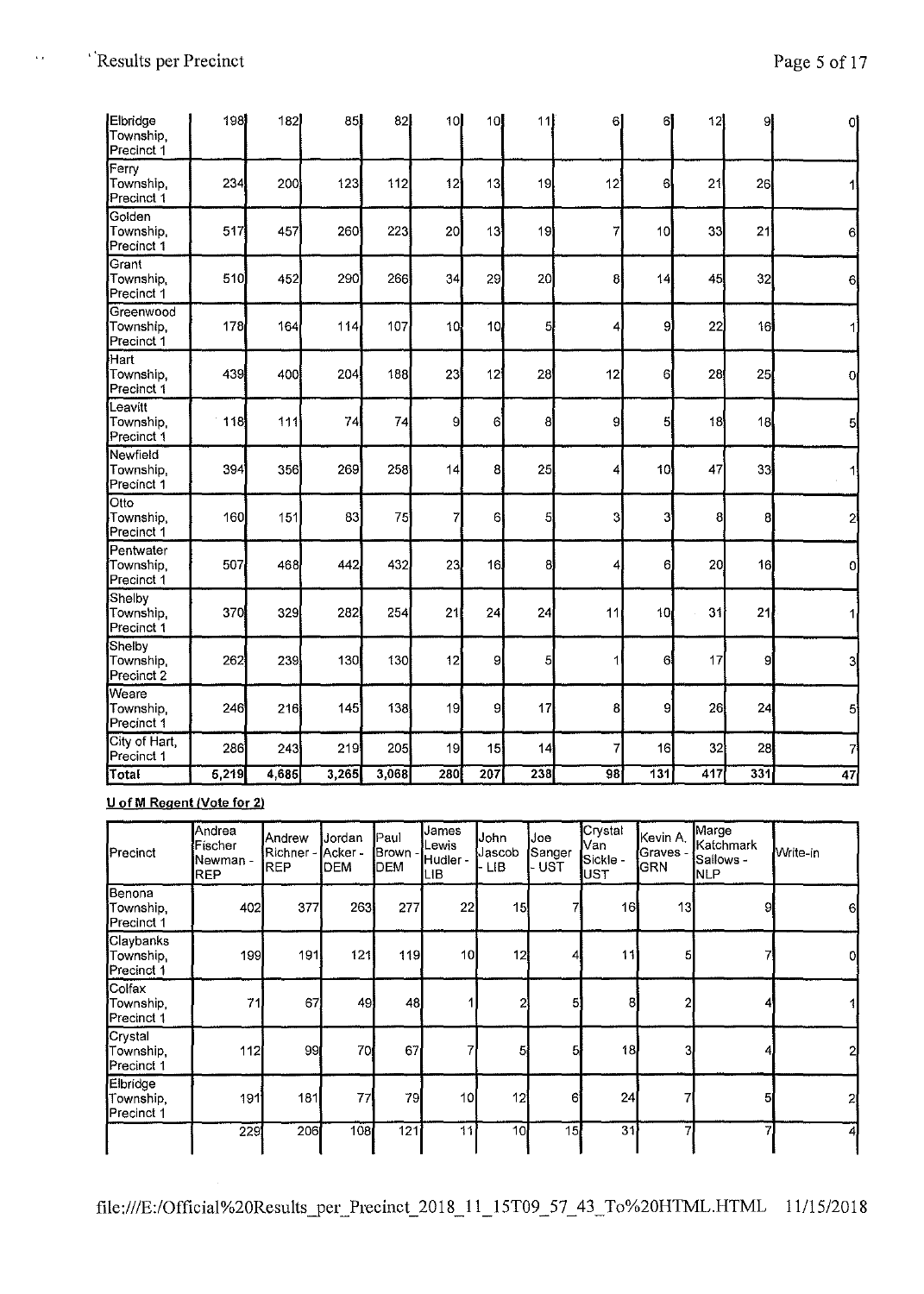$\zeta_t$ 

| Ferry<br>Township,<br>Precinct 1     |     |     |     |     |    |    |                |    |                         |    |     |
|--------------------------------------|-----|-----|-----|-----|----|----|----------------|----|-------------------------|----|-----|
| Golden<br>Township.<br>Precinct 1    | 512 | 464 | 244 | 223 | 17 | 14 | 17             | 28 | 15                      | 11 | 61  |
| Grant<br>Township.<br>Precinct 1     | 493 | 448 | 278 | 262 | 28 | 28 | 14             | 37 | 21                      | 19 | 14  |
| Greenwood<br>Township.<br>Precinct 1 | 184 | 169 | 109 | 95  | 10 | 9  | 9              | 21 | 6                       | 8  |     |
| Hart<br>Township,<br>Precinct 1      | 431 | 393 | 197 | 183 | 14 | 18 | 21             | 43 | 13                      | 5  |     |
| Leavitt<br>Township,<br>Precinct 1   | 119 | 104 | 78  | 74  | 4  | 5  | 11             | 21 | $\overline{\mathbf{c}}$ | 6  | -51 |
| Newfield<br>Township,<br>Precinct 1  | 376 | 347 | 258 | 254 | 6. | 11 | 16             | 35 | 19                      | 17 | 3   |
| Otto<br>Township.<br>Precinct 1      | 164 | 158 | 67  | 64  | 8  | 9  | 6              | 14 | 3                       | 3  | 2   |
| Pentwater<br>Township.<br>Precinct 1 | 506 | 460 | 435 | 418 | 17 | 15 | 6              | 18 | 17                      | 14 | ol  |
| Shelby<br>Township<br>Precinct 1     | 357 | 323 | 265 | 257 | 16 | 16 | 20             | 33 | 15                      | 13 |     |
| Shelby<br>Township.<br>Precinct 2    | 255 | 237 | 128 | 121 | 10 | 7. | 7.             | 17 | 6.                      | 5  |     |
| Weare<br>Township.                   | 248 | 225 | 139 | 135 | 9  | 10 | 6 <sub>l</sub> | 28 | 16                      | 21 | 5   |

# **MSU Trustee (Vote for 21**

**Precinct 1** 

| Precinct                                        | Dave<br>Dutch<br><b>REP</b> | Mike<br>Miller<br><b>REP</b> | Brianna<br><b>∫T. Scott</b> - <sup>i</sup><br>DEM | Kelly<br>Charron<br>Tebay -<br>DEM | Bruce<br>Campbell<br>· LIB | Tim<br>Orzechowski<br>- LIB | Janet M. Paul<br><b>S</b> anger<br>UST | Uohn<br>Sanger -<br><b>IUST</b> | Aaron<br>Mariasy<br><b>GRN</b> | Bridgette R<br>Abraham-<br>Guzman -<br><b>NLP</b> | Write-in |
|-------------------------------------------------|-----------------------------|------------------------------|---------------------------------------------------|------------------------------------|----------------------------|-----------------------------|----------------------------------------|---------------------------------|--------------------------------|---------------------------------------------------|----------|
| Benona<br>Township,<br>Precinct 1               | 386                         | 390                          | 291                                               | 251                                | 22                         | 15                          | 17                                     | 9                               | 8                              | 10 <sub>l</sub>                                   |          |
| Claybanks<br>Township,<br>Precinct 1            | 191                         | 193                          | 131                                               | 114                                | 18                         | 13                          | 5                                      | 5                               | 3                              | 8                                                 |          |
| <b>Colfax</b><br>Township,<br><b>Precinct 1</b> | 73                          | 67                           | 53                                                | 47                                 | $\overline{2}$             | 2                           | $6 \mid$                               | 4                               |                                |                                                   |          |
| Crystal<br>Township.<br>Precinct 1              | 112                         | 110                          | 72                                                | 72                                 | -91                        | 31                          | 5                                      | 3                               | 2                              | 81                                                |          |
| Elbridge<br>Township.<br>Precinct 1             | 191                         | 197                          | 92                                                | 77                                 | 12                         | 7                           | 11                                     | 7                               | 5                              | 51                                                |          |
| Ferry<br>Township,<br>Precinct 1                | 228                         | 212                          | 120                                               | 110                                | 18                         | 61                          | 21                                     | 16                              | 6                              | 91                                                |          |
|                                                 | 496 <b>1</b>                | 484                          | 255                                               | 224                                | 18                         | 81                          | 23                                     | 14                              | 11                             | 9                                                 | 6.       |

City of Hart, | 282 267 226 199 13 12 12 36 19 19 15 7<br>Precinct 1 282 267 226 199 13 12 12 36 19 19 15 **Total 5,131 4,716 3,112 2,996 213 210 187 439 189 173 61**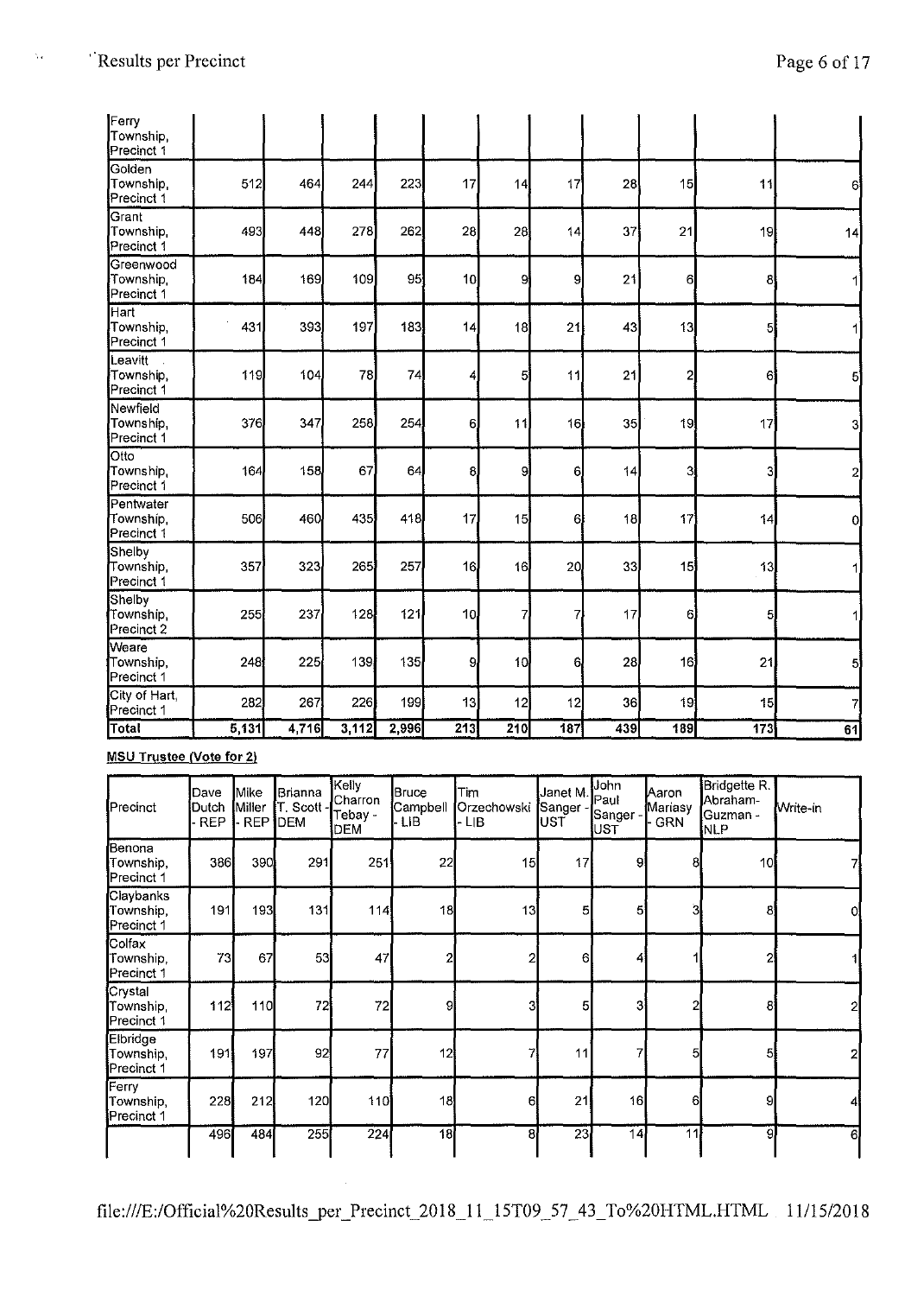$\hat{\mathcal{E}}$  .

| Golden<br>Township,<br>Precinct 1    |       |       |       |       |                 |     |                |     |                |     |     |   |
|--------------------------------------|-------|-------|-------|-------|-----------------|-----|----------------|-----|----------------|-----|-----|---|
| Grant<br>Township,<br>Precinct 1     | 470   | 472   | 308   | 244   | 39              | 34  | 23             | 23  | 13             | 12  | 9   |   |
| Greenwood<br>Township<br>Precinct 1  | 174   | 170   | 123   | 102   | 11              | 9   | 15             | 12  | 5              | 9   |     | ٦ |
| Hart<br>Township,<br>Precinct 1      | 426   | 413   | 203   | 173   | 27              | 18  | 35             | 25  | 6              | 8   |     |   |
| Leavitt<br>Township,<br>Precinct 1   | 109   | 113   | 79    | 72    | 6               | 3   | 14             | 11  | 4              | 3   | 5   |   |
| Newfield<br>Township,<br>Precinct 1  | 362   | 357   | 275   | 242   | 18              | 3   | 27             | 15  | 14             | 14  | 3   |   |
| Otto<br>Township.<br>Precinct 1      | 159   | 164   | 78    | 63    | 6               | 5   | $\overline{5}$ | 6   | $\overline{4}$ | 8   | 3   |   |
| Pentwater<br>Township,<br>Precinct 1 | 485   | 482   | 443   | 423   | 19              | 13  | 16             | 7   | 9              | 11  | Οl  |   |
| Shelby<br>Township.<br>Precinct 1    | 341   | 346   | 293   | 230   | 20 <sub>1</sub> | 16  | 24             | 25  | 12             | 14  | 2   |   |
| Shelby<br>Township,<br>Precinct 2    | 249   | 243   | 129   | 123   | 15              | 13  | 7              | 4   | 3              | 10  | 2   |   |
| Weare<br>Township,<br>Precinct 1     | 235   | 241   | 145   | 127   | 14              | 13  | 17             | 4   | 14             | 11  | 5   |   |
| City of Hart<br>Precinct 1           | 270   | 268   | 228   | 205   | 24              | 16  | 20             | 16  | 12             | 15  | 7   |   |
| Total                                | 4,957 | 4,922 | 3,318 | 2,905 | 298             | 197 | 291            | 216 | 132            | 166 | 60] |   |

# **Wayne State Gov (Vote for 2)**

| Precinct                                | Diane<br>Dunaskiss -<br><b>REP</b> | David<br><b>I</b> Nicholson -<br><b>REP</b> | Bryan C.<br> Barnhill -<br><b>DEM</b> | Anil<br>Kumar -<br><b>DEM</b> | Jon<br>Elgas<br>LІB | lJohn T.<br>Hargenrader -<br> LIB | Christine C.<br>Schwartz -<br>lust | Marc Joseph<br> Sosnowski -<br>lust | <b>Write-in</b> |
|-----------------------------------------|------------------------------------|---------------------------------------------|---------------------------------------|-------------------------------|---------------------|-----------------------------------|------------------------------------|-------------------------------------|-----------------|
| Benona<br>Township,<br>Precinct 1       | 399                                | 365                                         | 263                                   | 250                           | 20                  | 12 <sup>1</sup>                   | 24                                 | 11                                  |                 |
| Claybanks<br>Township,<br>Precinct 1    | 200                                | 198                                         | 122                                   | 104                           | 14                  | 10                                | 12                                 | 6                                   | 2               |
| Colfax<br>Township,<br>Precinct 1       | 74                                 | 74                                          | 49                                    | 40                            |                     | 2                                 | 9                                  | 31                                  |                 |
| Crystal<br>Township,<br>Precinct 1      | 107                                | 91                                          | 77                                    | 64                            | 9                   | 8                                 | 10 <sub>1</sub>                    |                                     |                 |
| Elbridge<br>Township,<br>Precinct 1     | 190                                | 186                                         | 82                                    | 70                            | 1이                  | 11                                | 22                                 | 10                                  |                 |
| <b>Ferry</b><br>Township,<br>Precinct 1 | 218                                | 211                                         | 114                                   | 105                           | 14                  | 11                                | 34                                 | 18                                  | 5               |
| Golden<br>Township,<br>Precinct 1       | 504                                | 468                                         | 243                                   | 213                           | 18                  | 15                                | 30                                 | 13                                  | 7               |
| Grant<br>Township,<br>Precinct 1        | 484                                | 452                                         | 281                                   | 240                           | 35                  | 27                                | 43                                 | 24                                  | 10              |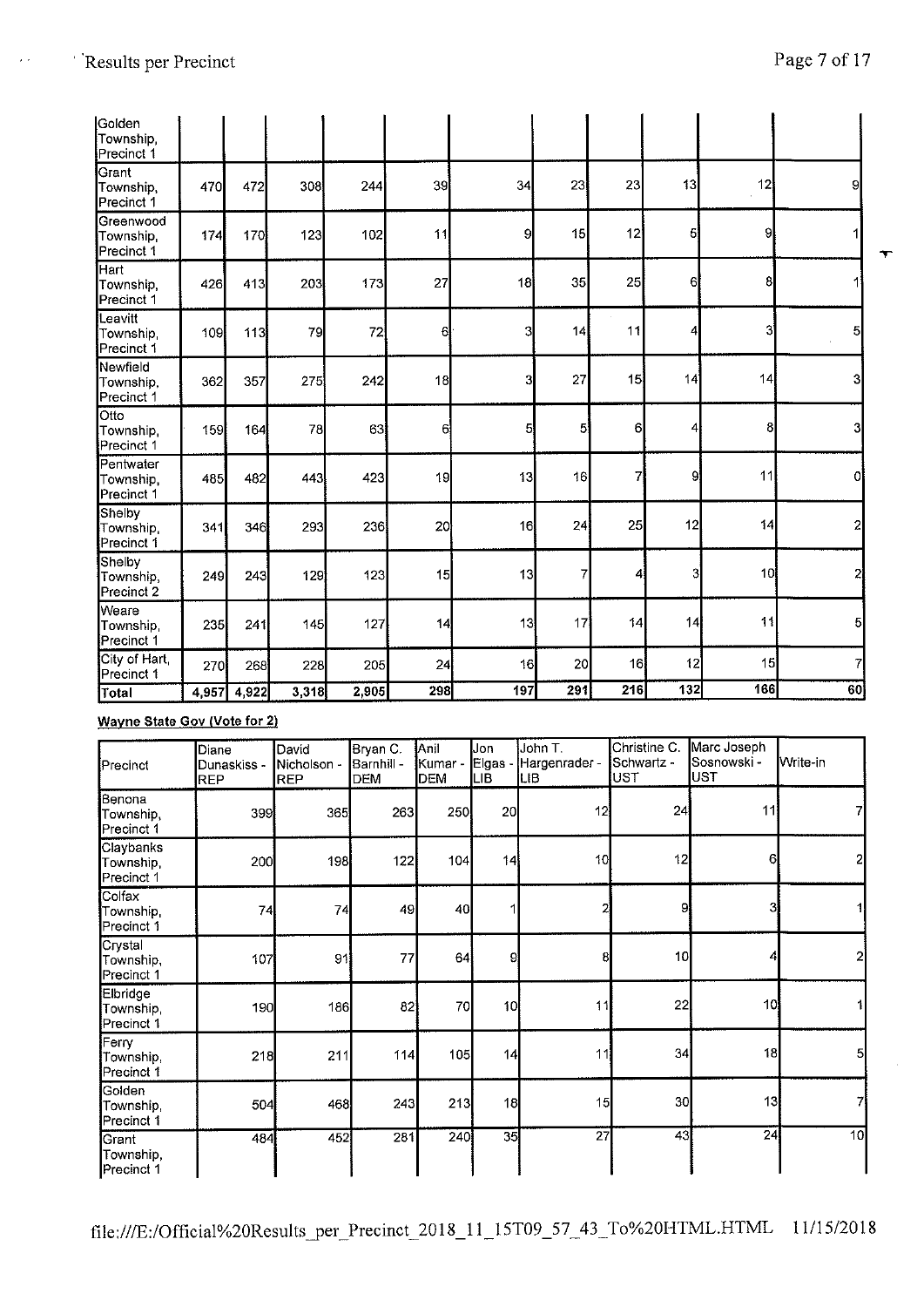| Greenwood<br>Township,<br>Precinct 1 | 176   | 166   | 114   | 101   | 16              | 10 <sub>l</sub> | 20  | 12  |                |
|--------------------------------------|-------|-------|-------|-------|-----------------|-----------------|-----|-----|----------------|
| Hart Township,<br>Precinct 1         | 425   | 383   | 206   | 160   | 26              | 20              | 39  | 18  | 4              |
| Leavitt<br>Township,<br>Precinct 1   | 107   | 105   | 81    | 70    | 7               | 6               | 19  | 9   | 5              |
| Newfield<br>Township,<br>Precinct 1  | 363   | 342   | 265   | 233   | 13              | 8               | 41  | 29  |                |
| Otto Township,<br>Precinct 1         | 158   | 159   | 71    | 66    | 10 <sub>l</sub> | 6               | 16  | 6   | $\overline{0}$ |
| Pentwater<br>Township.<br>Precinct 1 | 486   | 461   | 435   | 416   | 19              | 12              | 22  | 13  | 0              |
| Shelby<br>Township.<br>Precinct 1    | 347   | 336   | 270   | 231   | 20              | 16              | 33  | 19  |                |
| Shelby<br>Township,<br>Precinct 2    | 245   | 233   | 125   | 113   | 16              | 9               | 17  | 8   | 3              |
| Weare<br>Township,<br>Precinct 1     | 238   | 226   | 141   | 124   | 4               | 13              | 31  | 13  | 5              |
| City of Hart,<br>Precinct 1          | 275   | 255   | 223   | 186   | 22              | 20              | 38  | 22  | 7              |
| Total                                | 4,996 | 4,711 | 3,162 | 2,786 | 284             | 216             | 460 | 238 | 62             |

### **County Road Comm {Vote for 2)**

| Precinct                       |            | Bob Carr - REP Cathy Forbes - DEM Write-in |    |
|--------------------------------|------------|--------------------------------------------|----|
| Benona Township, Precinct 1    | 515        | 381                                        | 8  |
| Claybanks Township, Precinct 1 | 276        | 182                                        |    |
| Colfax Township, Precinct 1    | 106        | 75                                         |    |
| Crystal Township, Precinct 1   | 161        | 104                                        |    |
| Elbridge Township, Precinct 1  | 263        | 140                                        |    |
| Ferry Township, Precinct 1     | 328        | 183                                        | 5  |
| Golden Township, Precinct 1    | 628        | 383                                        | 5  |
| Grant Township, Precinct 1     | 648        | 443                                        | 9  |
| Greenwood Township, Precinct 1 | 239        | 178                                        |    |
| Hart Township, Precinct 1      | 545        | 345                                        |    |
| Leavitt Township, Precinct 1   | 179        | 129                                        | 3  |
| Newfield Township, Precinct 1  | <b>500</b> | 467                                        |    |
| Otto Township, Precinct 1      | 206        | 117                                        | 3  |
| Pentwater Township, Precinct 1 | 643        | 545                                        |    |
| Shelby Township, Precinct 1    | 489        | 418                                        | 3  |
| Shelby Township, Precinct 2    | 333        | 190                                        | 5  |
| Weare Township, Precinct 1     | 343        | 227                                        |    |
| City of Hart, Precinct 1       | 376        | 341                                        |    |
| Total                          | 6,778      | 4,848                                      | 63 |

# **County Comm 1st District {Vote for 1)**

| Precinct                       | J. Dean Gustafson - REP Write-in |       |
|--------------------------------|----------------------------------|-------|
| Crystal Township, Precinct 1   | 191                              |       |
| Pentwater Township, Precinct 1 | 783                              |       |
| Weare Township, Precinct 1     | 381                              | 1 R I |
| <b>ITotal</b>                  | 1.355                            |       |

**County Comm 2nd Dist (Vote for 1)** 

Precinct **Martha Meyette - REP**Write-in

٦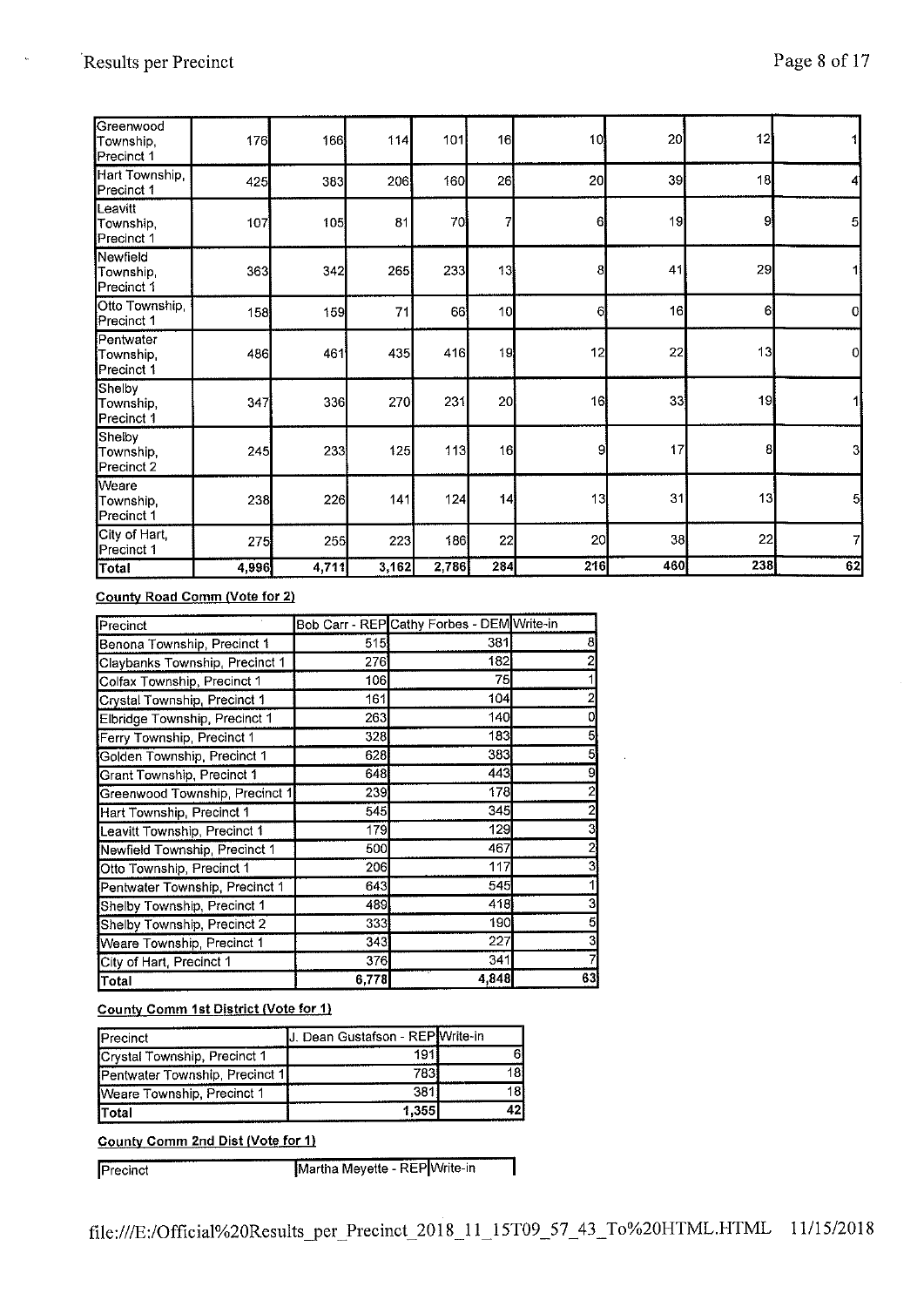$\epsilon$  .

| <b>S</b> Greenwood Township, Precinct 1 |  |
|-----------------------------------------|--|
| Newfield Township, Precinct 1           |  |
|                                         |  |

#### **County Comm 3rd Dist (Vote for 1)**

| <b>Precinct</b>           | Denny Powers - REPINathan Munoz - NPAIWrite-in |      |  |
|---------------------------|------------------------------------------------|------|--|
| Hart Township, Precinct 1 |                                                | 334  |  |
| City of Hart, Precinct 1  |                                                | 3191 |  |
| <b>ITotal</b>             | 747                                            | 65.3 |  |

#### **County Comm 4th Dist (Vote for 1)**

| Precinct                      | Andrew Sebolt - REP Paul Erickson - NPA Write-in |     |  |
|-------------------------------|--------------------------------------------------|-----|--|
| Colfax Township, Precinct 1   | 82                                               |     |  |
| Elbridge Township, Precinct 1 | 1681                                             | 208 |  |
| Ferry Township, Precinct 1    | 252                                              | 216 |  |
| Leavitt Township, Precinct 1  | 139I                                             | 134 |  |
| Total                         | 641                                              | 633 |  |

#### **County Comm 5th Dist (Vote for 1)**

| Precinct                       | Lawrence Byl - REP Write-in |    |
|--------------------------------|-----------------------------|----|
| Benona Township, Precinct 1    | 631                         |    |
| Claybanks Township, Precinct 1 | 308l                        |    |
| Golden Township, Precinct 1    | 664                         | הי |
| <b>Total</b>                   | 1.603                       |    |

# **County Comm 6th Dist (Vote for 1)**

| Precinct                    | Jim Brown - REP Write-in |  |
|-----------------------------|--------------------------|--|
| Shelby Township, Precinct 1 | 603                      |  |
| Shelby Township, Precinct 2 | 345                      |  |
| Total                       | 948                      |  |

# **County Comm 7th Dist (Vote for 1)**

| Precinct                    |     |             | Robert H. Walker - REP Justin Jimison - NPA Rhonda Schilleman - NPA Write-in |  |
|-----------------------------|-----|-------------|------------------------------------------------------------------------------|--|
| Grant Township, Precinct 1  | 519 | 163I        | 264                                                                          |  |
| Otto Township, Precinct 1   | 154 |             |                                                                              |  |
| Shelby Township, Precinct 2 |     |             |                                                                              |  |
| <b>ITotal</b>               | 686 | <b>2001</b> | 358                                                                          |  |

#### **Twp Sup for Crystal Twp (Vote for 1)**

| Precinct                     | Connelly Bowling - DEM Write-in |  |
|------------------------------|---------------------------------|--|
| Crystal Township, Precinct 1 |                                 |  |
| lTotal                       |                                 |  |

# **Twp Sup Elbridge Twp {Vote for 1)**

|                                    | ICraio. | Herremans - REP Valarie Hasse - NPA Write-in |   |
|------------------------------------|---------|----------------------------------------------|---|
| Elbridge<br>≇ Township, Precinct 1 | 94      | 1851                                         |   |
| <b>Total</b>                       | 1941    | 1851                                         | n |

#### **Twp Trustee Elbridge Twp {Vote for 1)**

| Precinct                            | - REPICary<br>.Jef<br>uter | Tate -                                                                                                                      | rite-in- |
|-------------------------------------|----------------------------|-----------------------------------------------------------------------------------------------------------------------------|----------|
| Elbridge<br>Precinct 1<br>Township, | 39                         | ววม                                                                                                                         |          |
| lTotal                              | 139                        | 238l<br>the second contract of the second second to the second second to the second second to the second second to the<br>. |          |

#### **Twp Sup Leavitt Twp {Vote for 1)**

| <br>ļΡ                                                   | .<br>∡∈D' i                                                                                                                | ---<br>Kirwin - NP<br>___ | ite-in  |
|----------------------------------------------------------|----------------------------------------------------------------------------------------------------------------------------|---------------------------|---------|
| <b>SAMP</b><br>lLea <sup>,</sup><br>שור<br>rer<br>. נוגר | . .<br>and the contract of the contract of the contract of the contract of the contract of the contract of the contract of | .90L                      | _______ |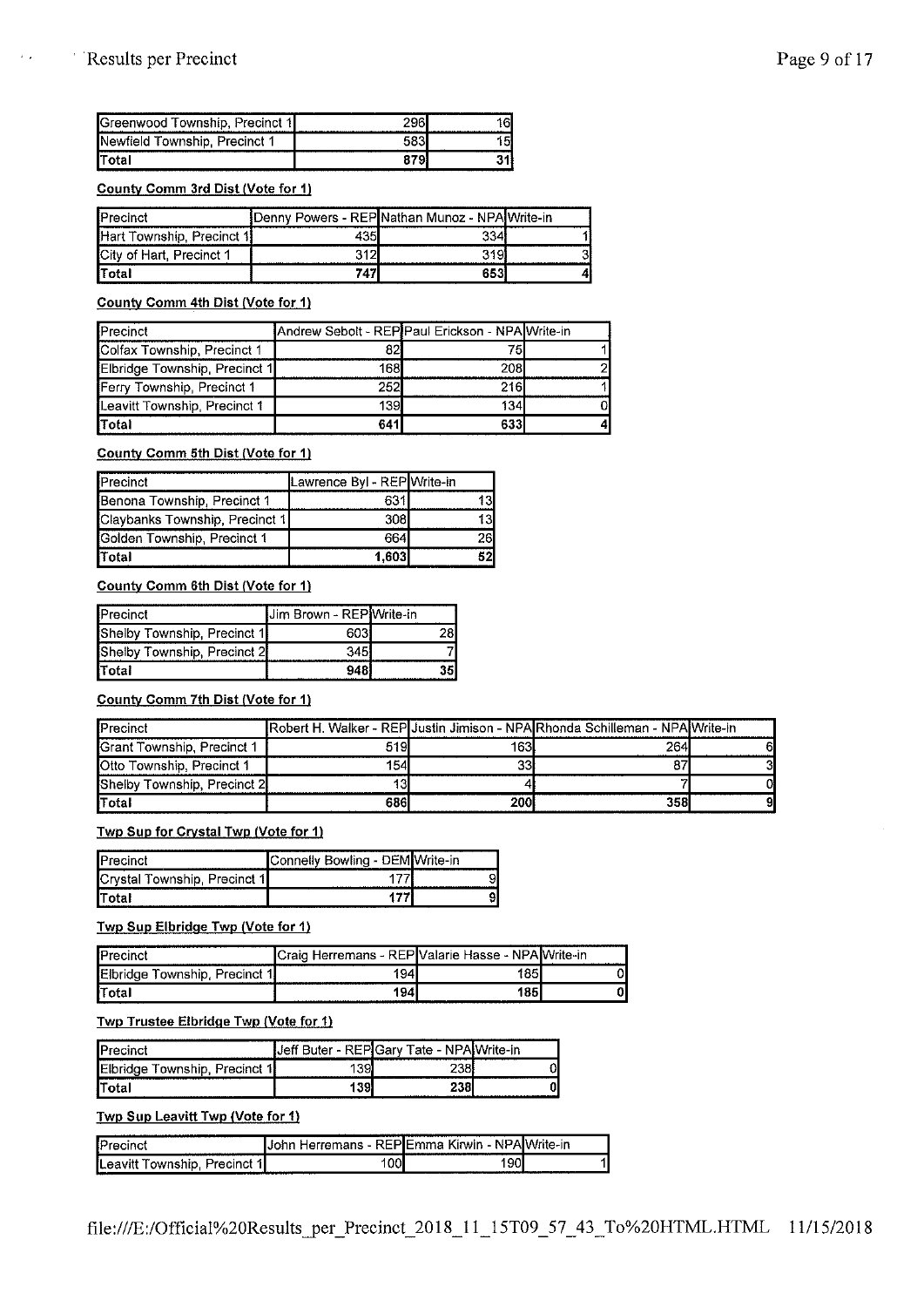#### $\overline{1}$ jTotal 1001 **1901**

**Twp Trustee Leavitt Twp {Vote for 1}** 

| Precinct                                                | Charles Tanner - REP Write-in |  |
|---------------------------------------------------------|-------------------------------|--|
| Leavitt Township, Precinct 1<br>----------------------- |                               |  |
| <b>ITotal</b>                                           | 71C                           |  |

**Twp Treas Leavitt Twp (Vote for 1)** 

|                               | David Kruppe - REPIJenel M. Tyndall - NPA Write-in |  |
|-------------------------------|----------------------------------------------------|--|
| Leavitt Township, Precinct 1' | .                                                  |  |
| Total                         |                                                    |  |

# **Justice of Supreme Ct (Vote for 2)**

| Precinct                          | Samuel<br>Bagenstos | Megan Kathleen<br>Cavanagh | Elizabeth T.<br>Clement | Doug Dern | Kerry Lee<br>Morgan | Kurtis T.<br>Wilder | Write-in        |
|-----------------------------------|---------------------|----------------------------|-------------------------|-----------|---------------------|---------------------|-----------------|
| Benona Township,<br>Precinct 1    | 163                 | 290                        | 413                     | 33        | 52                  | 298                 | 10              |
| Claybanks Township,<br>Precinct 1 | 43                  | 141                        | 209                     | 25        | 32                  | 159                 | 2               |
| Colfax Township<br>Precinct 1     | 16                  | 53                         | 88                      | 15        | 20                  | 53                  |                 |
| Crystal Township,<br>Precinct 1   | 15                  | 60                         | 91                      | 25        | 39                  | 98                  | 3               |
| Elbridge Township,<br>Precinct 1  | 38                  | 90                         | 167                     | 9         | 41                  | 193                 | $\overline{c}$  |
| Ferry Township,<br>Precinct 1     | 58                  | 126                        | 179                     | 27        | 39                  | 244                 | $\mathbf{z}$    |
| Golden Township,<br>Precinct 1    | 119                 | 291                        | 482                     | 26        | 66                  | 404                 | 10              |
| Grant Township,<br>Precinct 1     | 82                  | 363                        | 511                     | 65        | 83                  | 393                 | 10 <sub>1</sub> |
| Greenwood Township.<br>Precinct 1 | 29                  | 73                         | 218                     | 52        | 46                  | 157                 | 7               |
| Hart Township<br>Precinct 1       | 53                  | 197                        | 400                     | 78        | 88                  | 405                 | 3               |
| Leavitt Township<br>Precinct 1    | 22                  | 80                         | 102                     | 18        | 36                  | 116                 | 4               |
| Newfield Township,<br>Precinct 1  | 114                 | 259                        | 328                     | 37        | 60                  | 371                 | 5               |
| Otto Township<br>Precinct 1       | 43                  | 89                         | 144                     | 17        | 26                  | 116                 | 6               |
| Pentwater Township,<br>Precinct 1 | 202                 | 484                        | 579                     | 43        | 53                  | 393                 |                 |
| Shelby Township,<br>Precinct 1    | 91                  | 196                        | 464                     | 77        | 74                  | 346                 | 5               |
| Shelby Township,<br>Precinct 2    | 35                  | 132                        | 230                     | 53        | 45                  | 231                 | 5               |
| Weare Township.<br>Precinct 1     | 54                  | 155                        | 210                     | 18        | 75                  | 247                 | 10              |
| City of Hart, Precinct 1          | 84                  | 196                        | 324                     | 29        | 48                  | 323                 |                 |
| Total                             | 1,261               | 3,275                      | 5,139                   | 647       | 923                 | 4,547               | 91              |

# **Court of Appeals (Vote for 2)**

| <b>IPrecinct</b>               | Jane Marie Beckering Douglas B. Shapiro Write-in |     |  |
|--------------------------------|--------------------------------------------------|-----|--|
| Benona Township, Precinct 1    | 469                                              | 416 |  |
| Claybanks Township, Precinct 1 | 240.                                             | 215 |  |
| Colfax Township, Precinct 1    | 98                                               |     |  |
| Crystal Township, Precinct 1   | 135                                              | 115 |  |
| Elbridge Township, Precinct 1  | 211                                              | 195 |  |
| Ferry Township, Precinct 1     | 254                                              | 252 |  |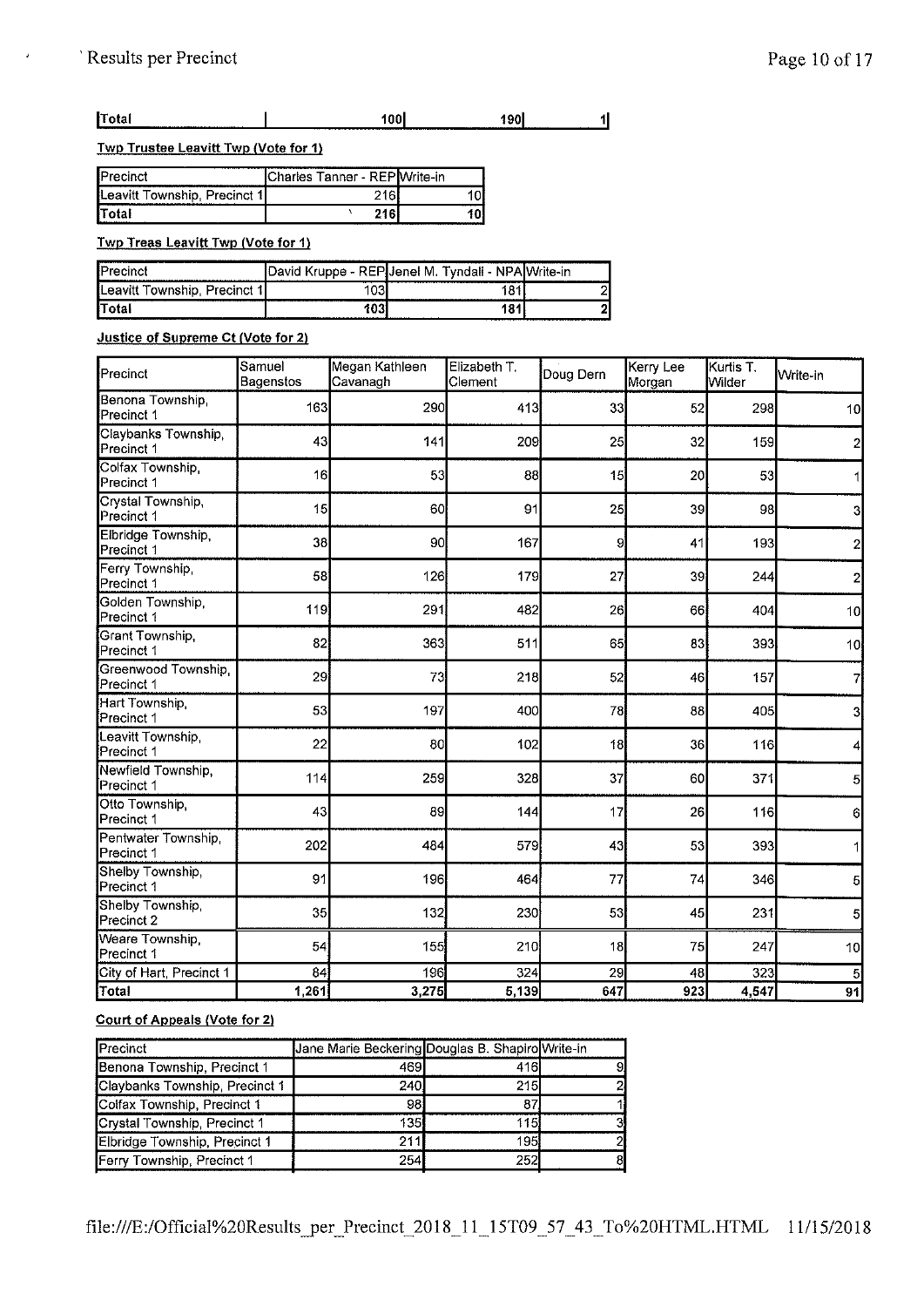$\epsilon_{\rm B}$ 

| <b>Total</b>                   | 6,312 | 5,699 | 116 |
|--------------------------------|-------|-------|-----|
| City of Hart, Precinct 1       | 419   | 349   | 10  |
| Weare Township, Precinct 1     | 307   | 290   |     |
| Shelby Township, Precinct 2    | 288   | 274   |     |
| Shelby Township, Precinct 1    | 492   | 419   | 16  |
| Pentwater Township, Precinct 1 | 718   | 634   |     |
| Otto Township, Precinct 1      | 161   | 149   |     |
| Newfield Township, Precinct 1  | 447   | 414   | 13  |
| Leavitt Township, Precinct 1   | 152   | 132   | 5   |
| Hart Township, Precinct 1      | 494   | 454   |     |
| Greenwood Township, Precinct 1 | 236   | 217   | 61  |
| Grant Township, Precinct 1     | 603   | 545   | 17  |
| Golden Township, Precinct 1    | 588   | 542   | 12  |

# **Circuit Court Judge (Vote for 1)**

| Precinct                       | Robert D. Springstead Write-in |      |
|--------------------------------|--------------------------------|------|
| Benona Township, Precinct 1    | 549                            | 5    |
| Claybanks Township, Precinct 1 | 278                            | 5    |
| Colfax Township, Precinct 1    | 116                            |      |
| Crystal Township, Precinct 1   | 178                            | 5    |
| Elbridge Township, Precinct 1  | 275                            |      |
| Ferry Township, Precinct 1     | 343                            | 11   |
| Golden Township, Precinct 1    | 668                            | 10   |
| Grant Township, Precinct 1     | 767                            | 17   |
| Greenwood Township, Precinct 1 | 281                            |      |
| Hart Township, Precinct 1      | 614                            | 11   |
| Leavitt Township, Precinct 1   | 193                            | 8    |
| Newfield Township, Precinct 1  | 562                            | 17   |
| Otto Township, Precinct 1      | 193                            | 5    |
| Pentwater Township, Precinct 1 | 784                            | 4    |
| Shelby Township, Precinct 1    | 610                            | 15   |
| Shelby Township, Precinct 2    | 350                            | 6    |
| Weare Township, Precinct 1     | 382                            |      |
| City of Hart, Precinct 1       | 515                            | 15   |
| Total                          | 7,658                          | 1561 |

# **Probate Judge (Vote for 1)**

| Precinct                       | Brad Lambrix <b>I</b> Write-in |    |
|--------------------------------|--------------------------------|----|
| Benona Township, Precinct 1    | 579                            | 6  |
| Claybanks Township, Precinct 1 | 285                            |    |
| Colfax Township, Precinct 1    | 115                            |    |
| Crystal Township, Precinct 1   | 174                            | 8  |
| Elbridge Township, Precinct 1  | 284                            | 5  |
| Ferry Township, Precinct 1     | 355                            | 9  |
| Golden Township, Precinct 1    | 687                            | g  |
| Grant Township, Precinct 1     | 763                            | 18 |
| Greenwood Township, Precinct 1 | 280                            | 8  |
| Hart Township, Precinct 1      | 646                            |    |
| Leavitt Township, Precinct 1   | 192                            |    |
| Newfield Township, Precinct 1  | 541                            | 10 |
| Otto Township, Precinct 1      | 205                            |    |
| Pentwater Township, Precinct 1 | 788                            |    |
| Shelby Township, Precinct 1    | 663                            | 14 |
| Shelby Township, Precinct 2    | 378                            |    |
| Weare Township, Precinct 1     | 391                            |    |
| City of Hart, Precinct 1       | 528                            | 13 |
|                                |                                |    |

 $\sim 10^{-10}$ 

 $\Delta \phi = 0.000$  and  $\phi = 0.000$ 

 $\sim$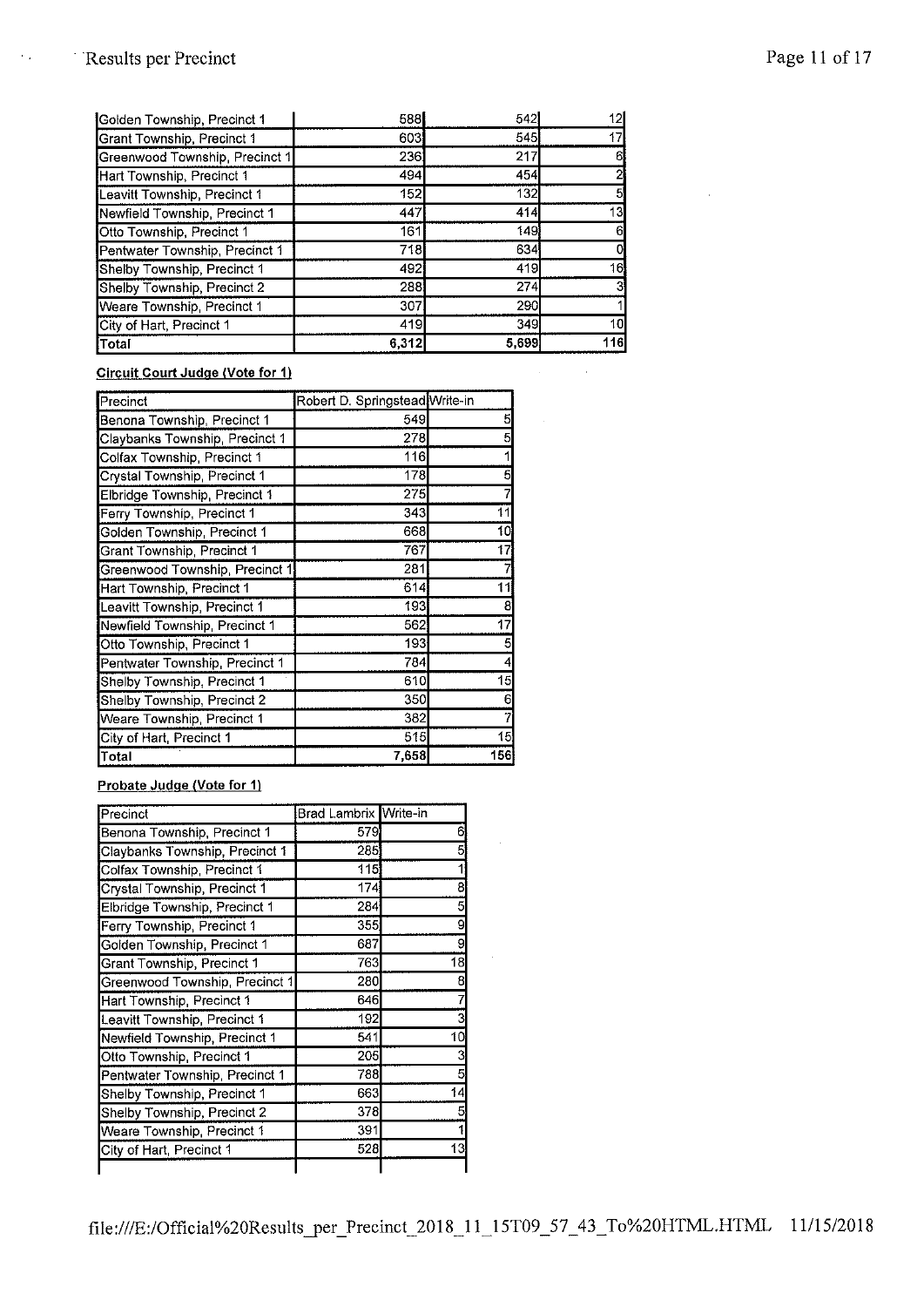# **<u>17otal 130</u>**

# **West Shore Comm Trustee (Vote for 2)**

| Precinct                      | James Barker Jim Scatena |     | Randal Tomaszewski Write-in |    |
|-------------------------------|--------------------------|-----|-----------------------------|----|
| Colfax Township, Precinct 1   | 81                       | 58  | 43.                         |    |
| Crystal Township, Precinct 1  | 83                       | 83  | 54                          |    |
| Elbridge Township, Precinct 1 | 3                        |     |                             |    |
| Leavitt Township, Precinct 1  | 99                       | 50  | 44                          |    |
| Weare Township, Precinct 1    | 163i                     | 139 | 107                         |    |
| <b>Total</b>                  | 429                      | 333 | <b>250l</b>                 | 12 |

# City Mayor Hart City {Vote for 1)

|                           | IJason LaFeveriRonald W. LaPortelWrite-in |      |
|---------------------------|-------------------------------------------|------|
| Юï<br>t Hart, Precinct 1∣ |                                           |      |
| lTotal                    | $-0.503$                                  | <br> |

# **City Coun Mem Hart City {Vote for 2)**

| Precinct         | <b>Hyane</b><br>.James | ⊿ Mart' .<br><b>Patrice</b> | Platt<br>' inter | <b>CONTRACT</b><br>-<br>ь. | IVvrite-in |
|------------------|------------------------|-----------------------------|------------------|----------------------------|------------|
| lCit<br>Precinct | 219                    | 3141                        | 387              | 147'                       | مسر        |
| "Total           | 219                    | 314I                        | 387<br>--------- | 147                        |            |

# **City Bd of Rev Hart City (Vote for 2)**

| ------------------------<br>Ic |                | _______________________________<br>л.<br>$"$ " $or$ " | - MAfilliam vv<br>عالصاها | aaler<br>-------- |
|--------------------------------|----------------|-------------------------------------------------------|---------------------------|-------------------|
| <br>---                        | enl<br>ו∠ס<br> |                                                       |                           |                   |
| $T$ otal                       | o n<br>ᅆ<br>   | ------------------                                    | --------<br>              |                   |

# **Viii Pres Hesperia (Vote for 1)**

| <b>I</b> Prec<br>omot                     | Farber | Nemast<br>.ouis<br> | .<br>e-in |
|-------------------------------------------|--------|---------------------|-----------|
| <b>I</b> New<br>Precinct<br>11<br>ownship |        |                     |           |
| Iт<br>lTotal                              | aa.    | 83                  |           |

# **Viii Trustee Hesperia (Vote for 3)**

| <b>IPrecinct</b>                          | <b>Kristin L</b> | Denbesten Michael M. Maynard Joyce McDonald Arthur F. Raymond Write-in |         |                          |  |
|-------------------------------------------|------------------|------------------------------------------------------------------------|---------|--------------------------|--|
| <b>I</b> Newfield Township.<br>Precinct 1 | 103              | 05                                                                     | 70<br>o | 70                       |  |
| <b>Total</b>                              | 103              | '05                                                                    | 70      | <b>MAG</b><br><b>COL</b> |  |

# **Viii Trust Partial Hesperia {Vote for 1)**

| <b>IPrecinct</b>              | <b>I</b> Gerald W. Derks, Jr. Write-in |  |
|-------------------------------|----------------------------------------|--|
| Newfield Township, Precinct 1 |                                        |  |
| lTotal                        |                                        |  |

# **Viii Pres New Era (Vote for 1)**

| Precinct                    | Donald Richards Write-in |  |
|-----------------------------|--------------------------|--|
| Grant Township, Precinct 1  |                          |  |
| Shelby Township, Precinct 2 | 157'                     |  |
| lTotal                      | 185                      |  |

# **Viii Clerk New Era {Vote for 1)**

| <b>IPrecinct</b>            | Natalie Kelly Write-in |  |
|-----------------------------|------------------------|--|
| Grant Township, Precinct 1  | 28l                    |  |
| Shelby Township, Precinct 2 | 154                    |  |
| <b>Total</b>                | 182                    |  |

# **Viii Treas New Era (Vote for 1)**

| <br>т.<br>--------------------------                                 | .         |                                          |
|----------------------------------------------------------------------|-----------|------------------------------------------|
| u<br>"ACL.<br>---------------------<br><b>ALL AN ALL AN AN ALL A</b> | -----<br> | <b>STATE AND A ROOM</b><br>۱<br>-------- |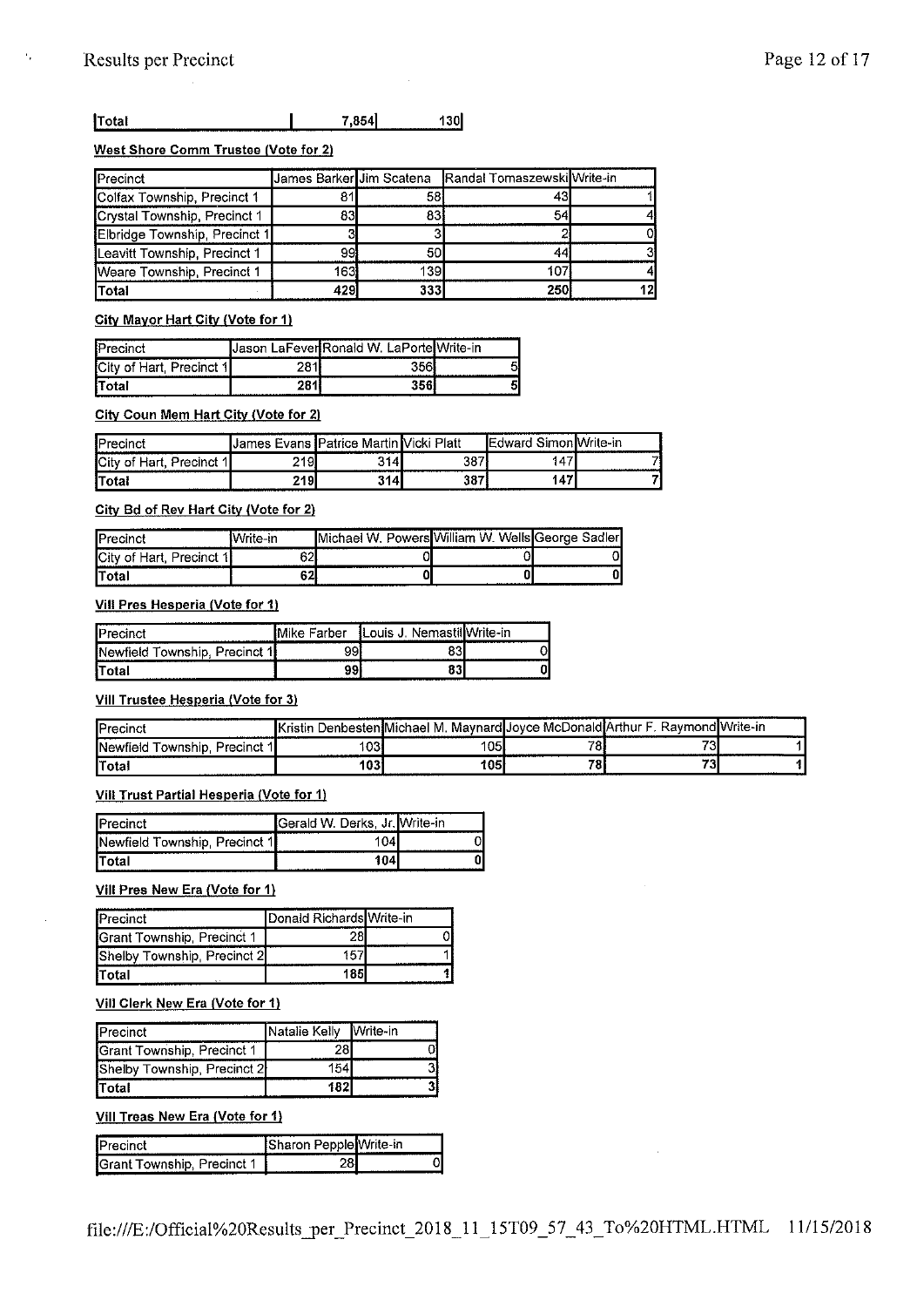$\frac{1}{4}$ 

| Shelby Township, Precinct 2 |  |
|-----------------------------|--|
| <b>ITotal</b>               |  |

#### **Viii Trustee New Era (Vote for 3)**

| <b>IPrecinct</b>            | <b>IGary Grinwis IMark Kelly</b> |     | <b>I</b> Write-in |
|-----------------------------|----------------------------------|-----|-------------------|
| Grant Township, Precinct 1  |                                  |     |                   |
| Shelby Township, Precinct 2 | 142                              |     |                   |
| <b>ITotal</b>               | 1661                             | 150 |                   |

#### **Vill Trustee Pentwater (Vote for 3)**

| IP             |                    |  |   |
|----------------|--------------------|--|---|
| m              | ------------------ |  |   |
| .<br>$\ddotsc$ |                    |  | . |

**Viii Clerk Rothbury (Vote for 1)** 

| Precinct                   | <b>I</b> Carol A. WitzkelWrite-in |  |
|----------------------------|-----------------------------------|--|
| Grant Township, Precinct 1 |                                   |  |
| <b>ITotal</b>              |                                   |  |

#### **Viii Treas Rothbury Partial (Vote for 1)**

| ---------------<br><br><b>IPrecinct</b> | <b>IDeborah Murphy Write-in</b> |  |
|-----------------------------------------|---------------------------------|--|
| <b>Grant Township, Precinct 1</b>       |                                 |  |
| <b>ITotal</b>                           | <br>                            |  |

#### **Viii Trustee Rothbury (Vote for 3)**

| 10r <sub>0</sub>                |     | James Fekken.  | Goerbial.<br>Jr.IEdward H. | — Sluvter…<br>-Autum | lWrite-in |
|---------------------------------|-----|----------------|----------------------------|----------------------|-----------|
| IQro<br>'arinr'<br>vnship<br>nu | 60. | on<br>оz.      | $\bullet$<br>ت             | 58                   |           |
| r<br>'ota<br>----------         | 60  | $\cdots$<br>υŁ |                            | 58                   |           |

#### **Viii Pres Shelby (Vote for 1)**

| <b>IPrecinct</b>                   | Paul E. Inglis Write-in |  |
|------------------------------------|-------------------------|--|
| <b>Shelby Township, Precinct 1</b> |                         |  |
| <b>ITotal</b>                      |                         |  |

#### **Viii Trustee Shelby (Vote for 3)**

| Precinct                             | Wayne<br>Stever | William<br>Harr<br>-<br>◡ | Mac<br>∹on | Zaverl<br>lar | <b>Write-in</b>          |
|--------------------------------------|-----------------|---------------------------|------------|---------------|--------------------------|
| <b>Shelby</b><br>Precinct<br>ownshic | 501<br>. .      | 315                       | 58         | 250           |                          |
| Total                                | 284<br>         | 315                       | 158        | 250           | $\overline{\phantom{0}}$ |

# **Viii Pres Walkerville (Vote for 1)**

| lPr                                | .<br>lm<br>Gilbert<br>. Jr 1<br>1Ernest | ∵lMark Rainv.         | ------------------<br>MettslLevi Porter | frite-in |
|------------------------------------|-----------------------------------------|-----------------------|-----------------------------------------|----------|
| Leavitt<br>Precinct 1<br>⊺ownship, | a                                       | 34<br>--------------- | 30<br>.                                 |          |
| Total                              |                                         | ' عن                  | 30                                      |          |

**Viii Trustee Walkerville (Vote for 3)** 

| <b>IPrecinct</b>                                                 | Barbara Yancey Write-in |  |
|------------------------------------------------------------------|-------------------------|--|
| <b>ILeavitt Township, Precinct 1</b>                             |                         |  |
| <b>ITotal</b><br>the contract of the contract of the contract of |                         |  |

#### **Viii Trust Partial Walkerville (Vote for 1)**

| <b>IPrecinct</b>             | <b>I</b> Write-in |
|------------------------------|-------------------|
| Leavitt Township, Precinct 1 |                   |
| <b>Total</b>                 |                   |

#### **Bd Mbr Fremont Public (Vote for 2)**

| ----------<br>---------<br>Precinct | ---------<br>IDan<br>Degen | -----------<br>--------<br><b>I</b> Kim<br>Rasch | <b>I</b> Write-in |
|-------------------------------------|----------------------------|--------------------------------------------------|-------------------|
|                                     |                            |                                                  |                   |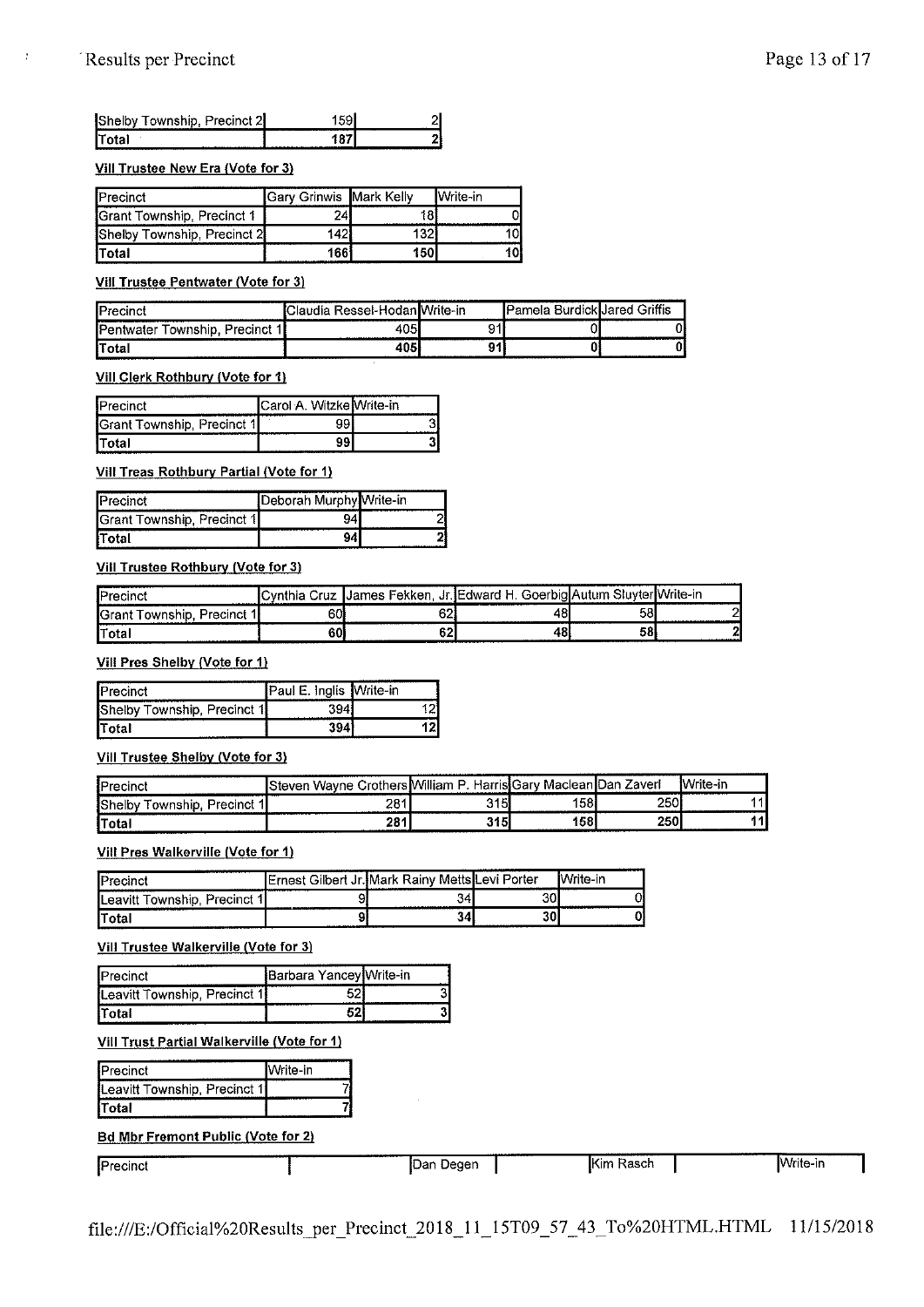|                              | Michael P.<br>Campeau |     | <b>Matt D.</b><br><b>I</b> Hendrie |    | <b>I</b> Peter T.<br><b>I</b> Slovinski |    |
|------------------------------|-----------------------|-----|------------------------------------|----|-----------------------------------------|----|
| Greenwood Township, Precinct | 36I                   | 361 | 47                                 | 34 | 39.                                     | οI |
| <b>Total</b>                 | <b>361</b>            | 36  | д,                                 | 34 | 39                                      | ΟI |

# **Bd Mbr Hart Public (Vote for 4)**

| Precinct                      | Chad Coker | Jeff Gebhart |       | Irma Hinojosa Margaret C. Wittman Write-in |    |
|-------------------------------|------------|--------------|-------|--------------------------------------------|----|
| Crystal Township, Precinct 1  | 103        | 135          | 103   | 98                                         |    |
| Elbridge Township, Precinct 1 | 196        | 231          | 185   | 193                                        |    |
| Ferry Township, Precinct 1    |            |              |       |                                            |    |
| Golden Township, Precinct 1   | 580        | 569          | 482   | 474                                        | 20 |
| Hart Township, Precinct 1     | 484        | 542          | 438   | 422                                        | 51 |
| Leavitt Township, Precinct 1  |            |              |       | ь                                          |    |
| Shelby Township, Precinct 1   |            |              |       |                                            |    |
| Weare Township, Precinct 1    | 70i        | 92           | 63    | 58                                         |    |
| City of Hart, Precinct 1      | 359        | 417          | 318   | 329                                        | 12 |
| <b>Total</b>                  | 1,803      | 1,999        | 1,605 | 1,586                                      | 49 |

# **Bd Mbm Hesperia Comm (Vote for 2)**

| Precinct                       | <b>IRvan Good</b> | Mark A. Kraus Write-in |  |
|--------------------------------|-------------------|------------------------|--|
| Ferry Township, Precinct 1     | 10l               |                        |  |
| Greenwood Township, Precinct 1 | 1291              | 146                    |  |
| Leavitt Township, Precinct 1   | 49                | 65                     |  |
| Newfield Township, Precinct 1  | 495               | 576 <b>1</b>           |  |
| <b>T</b> otal                  | 683               | 797                    |  |

# Bd Mbr Holton Public (Vote for 3)

| <b>I</b> Precinct                   | <b>Ben Bailev</b> |    | <b>j</b> Amy M.<br>Beth Barnard Brookhouse | lRanae<br><b>IErickson</b> | Sean Greene Hippler | <b>I</b> Patrick | <b>Uavson</b><br>Robins | <b>Write-in</b> |
|-------------------------------------|-------------------|----|--------------------------------------------|----------------------------|---------------------|------------------|-------------------------|-----------------|
| Greenwood<br>Township, Precinct 1   | 16)               | 12 | 21                                         | 12                         |                     | 10               | 15                      |                 |
| Otto Township,<br><b>Precinct 1</b> |                   |    |                                            |                            |                     |                  |                         |                 |
| Total                               | 161               | 14 | 26                                         | 15                         |                     |                  | 18I                     |                 |

# **Bd Mbr MCC Schools (Vote for 4)**

| <b>Precinct</b>            | Jeffrey S. Barnett Jennifer Miller Gena Nelson Write-in |                 |     |  |
|----------------------------|---------------------------------------------------------|-----------------|-----|--|
| Weare Township, Precinct 1 |                                                         | 25*             | 20I |  |
| <b>Total</b>               | 61                                                      | 23 <sup>1</sup> | 20  |  |

# **Bd Mbr Partial MCC (Vote for 1)**

| IPrecinct                  | Becky Alway Write-in |  |
|----------------------------|----------------------|--|
| Weare Township, Precinct 1 |                      |  |
| Total<br>$        -$       |                      |  |

#### **Bd Mbr Mont Area Public (Vote for 2)**

| Precinct                       | Cindy Francis Tom Johnson Write-in |     |  |
|--------------------------------|------------------------------------|-----|--|
| Claybanks Township, Precinct 1 | 201l                               | 190 |  |
| Grant Township, Precinct 1     | 442'                               | 403 |  |
| Otto Township, Precinct 1      | 961                                | 86  |  |
| Total                          | 739                                | 679 |  |

# **Bd Mbr Pentwater Public (Vote for 3)**

| Precinct                              | Uennifer Adams Larry Doran |     | Paul A. Wagner Write-in |  |
|---------------------------------------|----------------------------|-----|-------------------------|--|
| <b>Pentwater Township, Precinct 1</b> | 769.                       | 722 | 741.                    |  |
| Weare Township, Precinct 1            | 216                        | 185 | 218                     |  |
|                                       |                            |     |                         |  |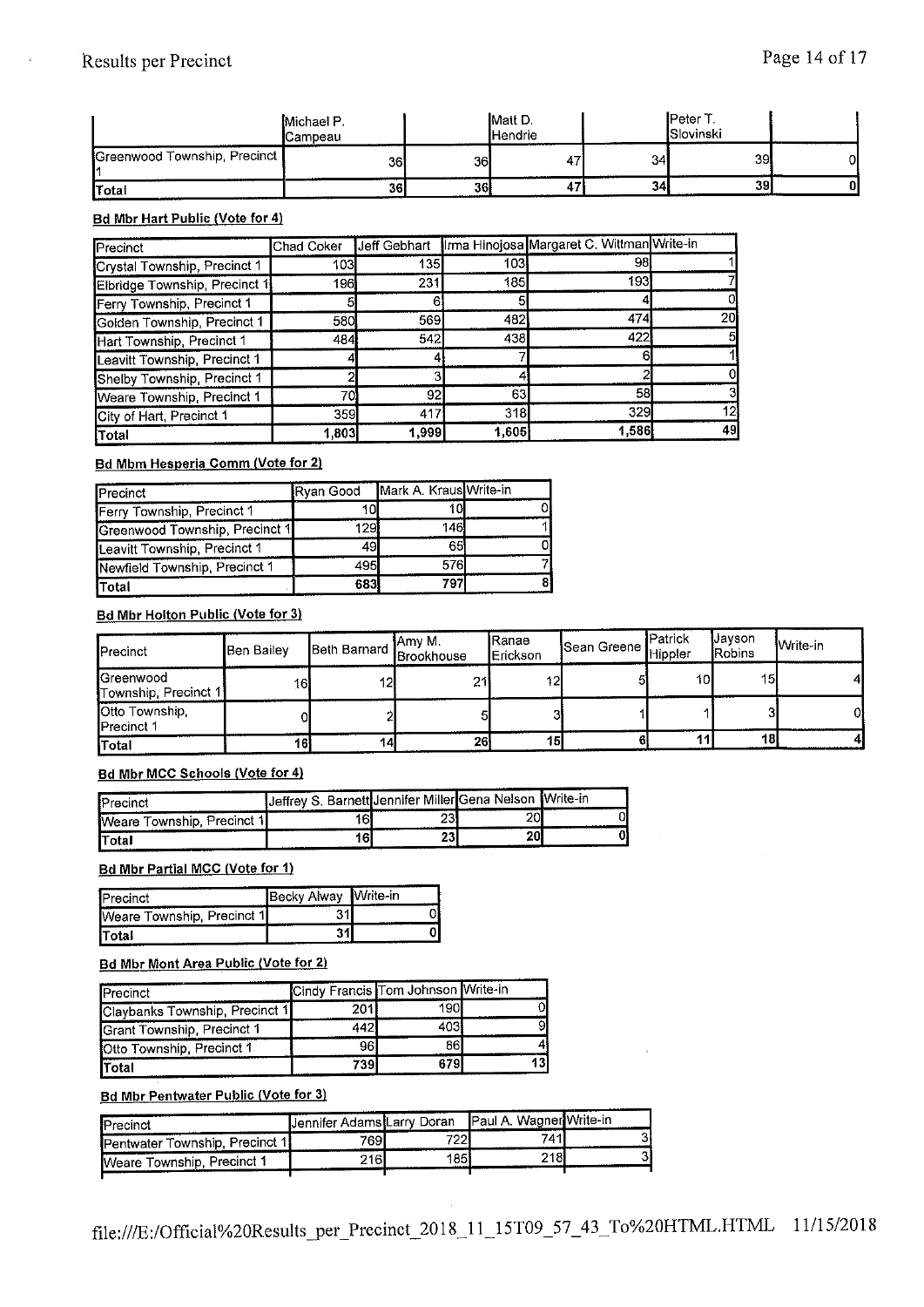$\frac{1}{3}$ 

| .<br>---<br>.                                          | .<br>-- | яr<br>. . | 959 | ---------- |
|--------------------------------------------------------|---------|-----------|-----|------------|
| __________________________<br><b>Contract Contract</b> |         |           |     |            |

# **Bd Mbr Shelby Public (Vote for 21**

| Precinct                       |       |       | Douglas Fris Jeremy Horton Jacinto Trevino Write-in |    |
|--------------------------------|-------|-------|-----------------------------------------------------|----|
| Benona Township, Precinct 1    | 401   | 483   | 280                                                 |    |
| Claybanks Township, Precinct 1 | 37    | 50    | 32                                                  |    |
| Ferry Township, Precinct 1     | 193   | 223   | 143                                                 |    |
| Golden Township, Precinct 1    |       |       |                                                     |    |
| Grant Township, Precinct 1     | 124   | 183   | 123                                                 |    |
| Hart Township, Precinct 1      |       |       |                                                     |    |
| Newfield Township, Precinct 1  |       |       |                                                     |    |
| Otto Township, Precinct 1      | 48    | 73    | 44                                                  |    |
| Shelby Township, Precinct 1    | 409   | 457   | 367                                                 |    |
| Shelby Township, Precinct 2    | 264   | 318   | 165                                                 |    |
| Total                          | 1.492 | 1,802 | 1.160                                               | 32 |

# **Bd Mbr Partial Shelby Public (Vote for 1)**

| Precinct                       | Jason Fleming Write-in |    |
|--------------------------------|------------------------|----|
| Benona Township, Precinct 1    | 590                    |    |
| Claybanks Township, Precinct 1 | 64                     |    |
| Ferry Township, Precinct 1     | 324                    |    |
| Golden Township, Precinct 1    | 8                      |    |
| Grant Township, Precinct 1     | 245                    |    |
| Hart Township, Precinct 1      | 3                      |    |
| Newfield Township, Precinct 1  | 8                      |    |
| Otto Township, Precinct 1      | 89                     |    |
| Shelby Township, Precinct 1    | 676                    |    |
| Shelby Township, Precinct 2    | 391                    |    |
| Total                          | 2.398                  | 26 |

# **Bd Mbr Walkerville Public (Vote for 4)**

| Precinct                     |     |     | Richard Hornsby Michelle Tanner George Wolgamott Write-in |  |
|------------------------------|-----|-----|-----------------------------------------------------------|--|
| Colfax Township, Precinct 1  |     | 104 |                                                           |  |
| Crystal Township, Precinct 1 |     |     |                                                           |  |
| Leavitt Township, Precinct 1 | 101 | 131 | 981                                                       |  |
| <b>Total</b>                 | 196 | 243 | 187                                                       |  |

# **Bd Mbr Partial Walkerville Public (Vote for 1)**

| Precinct                     | Jennifer L. Porter Write-in |  |
|------------------------------|-----------------------------|--|
| Colfax Township, Precinct 1  | 1151                        |  |
| Crystal Township, Precinct 1 |                             |  |
| Leavitt Township, Precinct 1 | 1281                        |  |
| <b>Total</b>                 | 252                         |  |

# **State Proposal 18-1 (Vote for 1)**

| Precinct                       | Yes | lNo |
|--------------------------------|-----|-----|
| Benona Township, Precinct 1    | 371 | 468 |
| Claybanks Township, Precinct 1 | 192 | 215 |
| Colfax Township, Precinct 1    | 91  | 68  |
| Crystal Township, Precinct 1   | 127 | 125 |
| Elbridge Township, Precinct 1  | 174 | 217 |
| Ferry Township, Precinct 1     | 226 | 263 |
| Golden Township, Precinct 1    | 380 | 526 |
| Grant Township, Precinct 1     | 508 | 535 |
| Greenwood Township, Precinct 1 | 205 | 184 |
| Hart Township, Precinct 1      | 353 | 462 |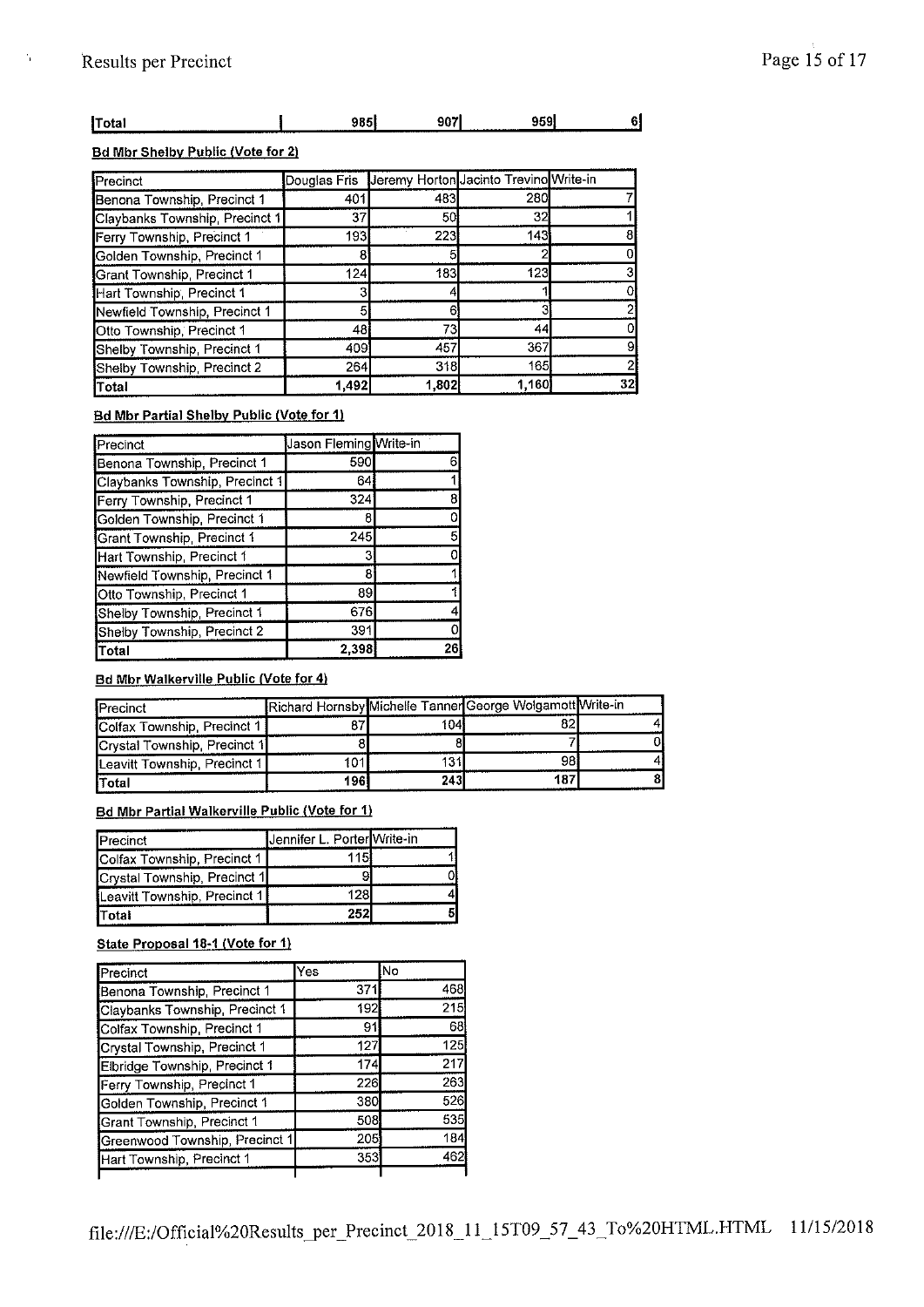$\mathfrak j$ 

| Total                          | 5,177      | 5.576            |
|--------------------------------|------------|------------------|
| City of Hart, Precinct 1       | 343        | 307              |
| Weare Township, Precinct 1     | 263        | 263              |
| Shelby Township, Precinct 2    | 169        | 302 <sub>l</sub> |
| Shelby Township, Precinct 1    | 408        | 419              |
| Pentwater Township, Precinct 1 | 546        | 534              |
| Otto Township, Precinct 1      | 185        | 116              |
| Newfield Township, Precinct 1  | 468.       | 445              |
| Leavitt Township, Precinct 1   | <b>168</b> | 127              |

# **State Proposal 18-2 (Vote for** 1)

| Precinct                       | Yes   | No    |
|--------------------------------|-------|-------|
| Benona Township, Precinct 1    | 434   | 392   |
| Claybanks Township, Precinct 1 | 204   | 193   |
| Colfax Township, Precinct 1    | 87    | 65    |
| Crystal Township, Precinct 1   | 112   | 132   |
| Elbridge Township, Precinct 1  | 155   | 222   |
| Ferry Township, Precinct 1     | 220   | 256   |
| Golden Township, Precinct 1    | 435   | 455   |
| Grant Township, Precinct 1     | 497   | 519   |
| Greenwood Township, Precinct 1 | 221   | 160   |
| Hart Township, Precinct 1      | 358   | 432   |
| Leavitt Township, Precinct 1   | 137   | 142   |
| Newfield Township, Precinct 1  | 485   | 387   |
| Otto Township, Precinct 1      | 135   | 156   |
| Pentwater Township, Precinct 1 | 647   | 416   |
| Shelby Township, Precinct 1    | 442   | 366   |
| Shelby Township, Precinct 2    | 213   | 245   |
| Weare Township, Precinct 1     | 245   | 262   |
| City of Hart, Precinct 1       | 338   | 286   |
| Total                          | 5,365 | 5,086 |

# **State Proposal 18-3 /Vote for 1)**

| Precinct                       | Yes   | No    |
|--------------------------------|-------|-------|
| Benona Township, Precinct 1    | 443   | 389   |
| Claybanks Township, Precinct 1 | 213   | 188   |
| Colfax Township, Precinct 1    | 91    | 64    |
| Crystal Township, Precinct 1   | 115   | 128   |
| Elbridge Township, Precinct 1  | 161   | 218   |
| Ferry Township, Precinct 1     | 253   | 225   |
| Golden Township, Precinct 1    | 473   | 431   |
| Grant Township, Precinct 1     | 560   | 471   |
| Greenwood Township, Precinct 1 | 250   | 136   |
| Hart Township, Precinct 1      | 412   | 391   |
| Leavitt Township, Precinct 1   | 168   | 118   |
| Newfield Township, Precinct 1  | 559   | 339   |
| Otto Township, Precinct 1      | 165   | 133   |
| Pentwater Township, Precinct 1 | 660   | 415   |
| Shelby Township, Precinct 1    | 469   | 350   |
| Shelby Township, Precinct 2    | 216   | 245   |
| Weare Township, Precinct 1     | 295   | 215   |
| City of Hart, Precinct 1       | 395   | 237   |
| Total                          | 5,898 | 4,693 |

# **Benona Twp Proposal (Vote for 1)**

| --------<br>_______<br>--<br>-------<br>. .<br>--------<br>------<br><br>--------- | $-$<br>----<br><br> | <br><br>.<br>---------<br>----- |
|------------------------------------------------------------------------------------|---------------------|---------------------------------|
| <b>CONTRACTOR</b>                                                                  |                     |                                 |